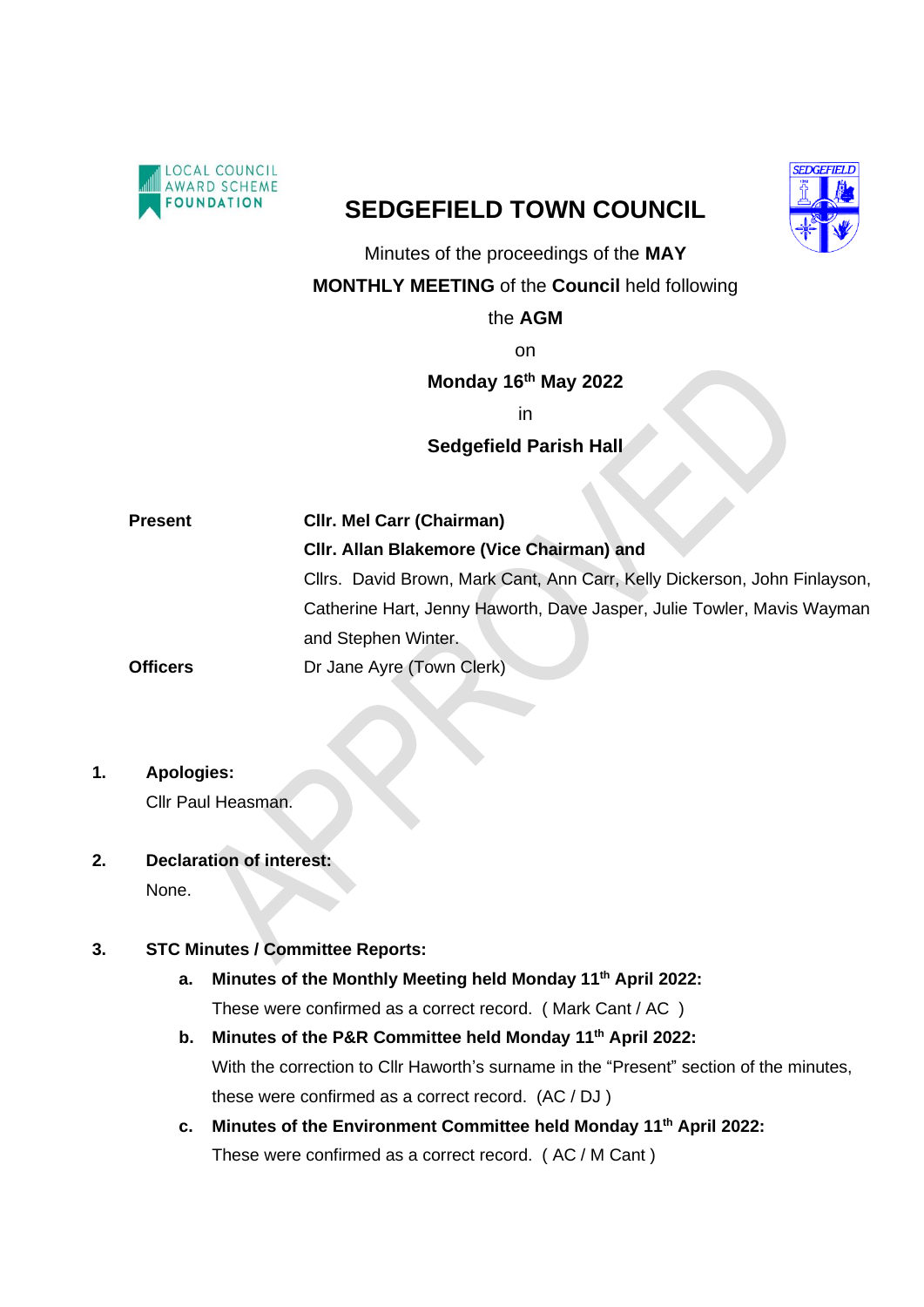**d. Minutes of the Community Development & Engagement Committee held Monday 11th April 2022:**

These were confirmed as a correct record. ( AC / M Carr )

- **e. Minutes of Finance Working Group held Tuesday 19th April 2022:** These were confirmed as a correct record. ( AB / DB )
- **f. Minutes of Policy & Records Management Working Group held Thursday 21st April 2022:**

These were confirmed as a correct record. ( AB / M Carr )

**g. Minutes of Special Town Council Meeting held Monday 25th April 2022** These were confirmed as a correct record. ( M Cant / AC ) **RESOLVED: To accept all of the minutes as above and recommendations contained therein.**

#### **4. Matters of Information:**

### **4.1. Current Planning Applications:**

No further information has been received from Livin regarding planning application DM/22/00442/FPA regarding the number of garages being built and whether electrical charging points will feature are part of this development. The Clerk to circulate such information if it is provided.

#### **RESOLVED:**

**To receive this information and to close this matter.**

### **4.2 Crime Statistics Sedgefield:**

The Clerk has contacted PC Seymour in accordance with the Council's wishes, ie why the total number of incidents differs to the number reported on the statistics sheet and if future statistics could be presented with some form of comparison information shown. PC Seymour had replied stating the Police have crime related incidents and non-crime related incidents which are split into a lot of other categories. There are a lot of road related incidents in the Sedgefield area based on the A689/A177 and the A1(M). It would take a lot of time to go through all the incidents and dissect them hence just the total figure is provided.

#### **RESOLVED:**

**To receive this information and to close this matter.**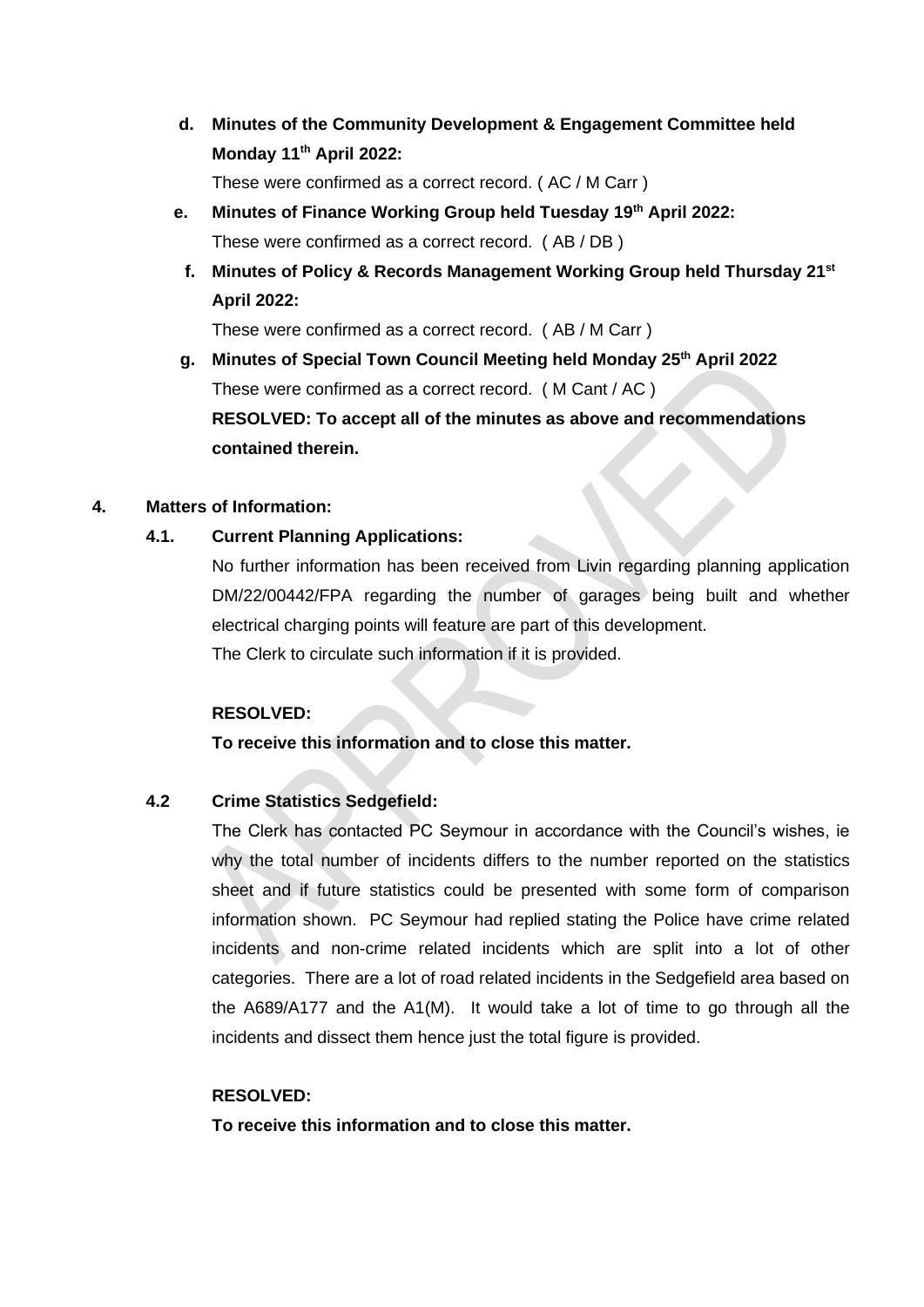#### **4.3 Current Planning Applications:**

The Clerk submitted to DCC Planners comments agreed in relation to planning applications  $1 - 3$ .

#### **RESOLVED:**

**To receive this information and to close this matter.**

#### **5. Dates of Meetings:**

Prior to the meeting the Clerk had circulated to all details of all meetings May 2022 plus civic events until November 2022.

#### **RESOLVED:**

#### **To receive the information.**

#### **6. Public Participation:**

The Chairman, Cllr Mel Carr, closed the meeting for the public gave their views and comments.

Mrs Julia Bowles said that she would like clarification from the Town Council regarding a comment made during the recent Annual Town Meeting which it was suggested the Town Council had submitted or were going to submit an application seeking Section 106 monies towards the cost of expanding Butterwick Road Cemetery. If so, she questioned if this was fair that the Town Council tries to use such monies without any public consultation and residents paying twice through double taxation for cemeteries? Mrs Bowles also asked if any thought had been given to her comments about better measures for meeting with the public. Cllr Mel Carr replied the Town Council does intend to apply for Section 106 funding rather than such monies be left in a "pot" held by DCC. The Clerk reported an initial funding application had been submitted to show the Town Council's expression of interest, however, DCC had confirmed that no community money was available at that time and they are working on the process they will use for the allocation of such monies when received. Once the process is ready DCC have said they will publicise this across the Electoral Ward to make sure all are aware. Mrs Bowles said that whilst DCC might not have all community money in she believed they did have some and that DCC were sitting on this. Mrs Bowles said that she was not biased in favour of any group getting Section 106 monies she just wanted to ensure allocations were made fairly through a robust consultation process. Mrs Bowles also noted there was Towns and Villages funding and thought this might be a better avenue for the Town Council's expansion plan. Cllr Mel Carr suggested Mrs Bowles contact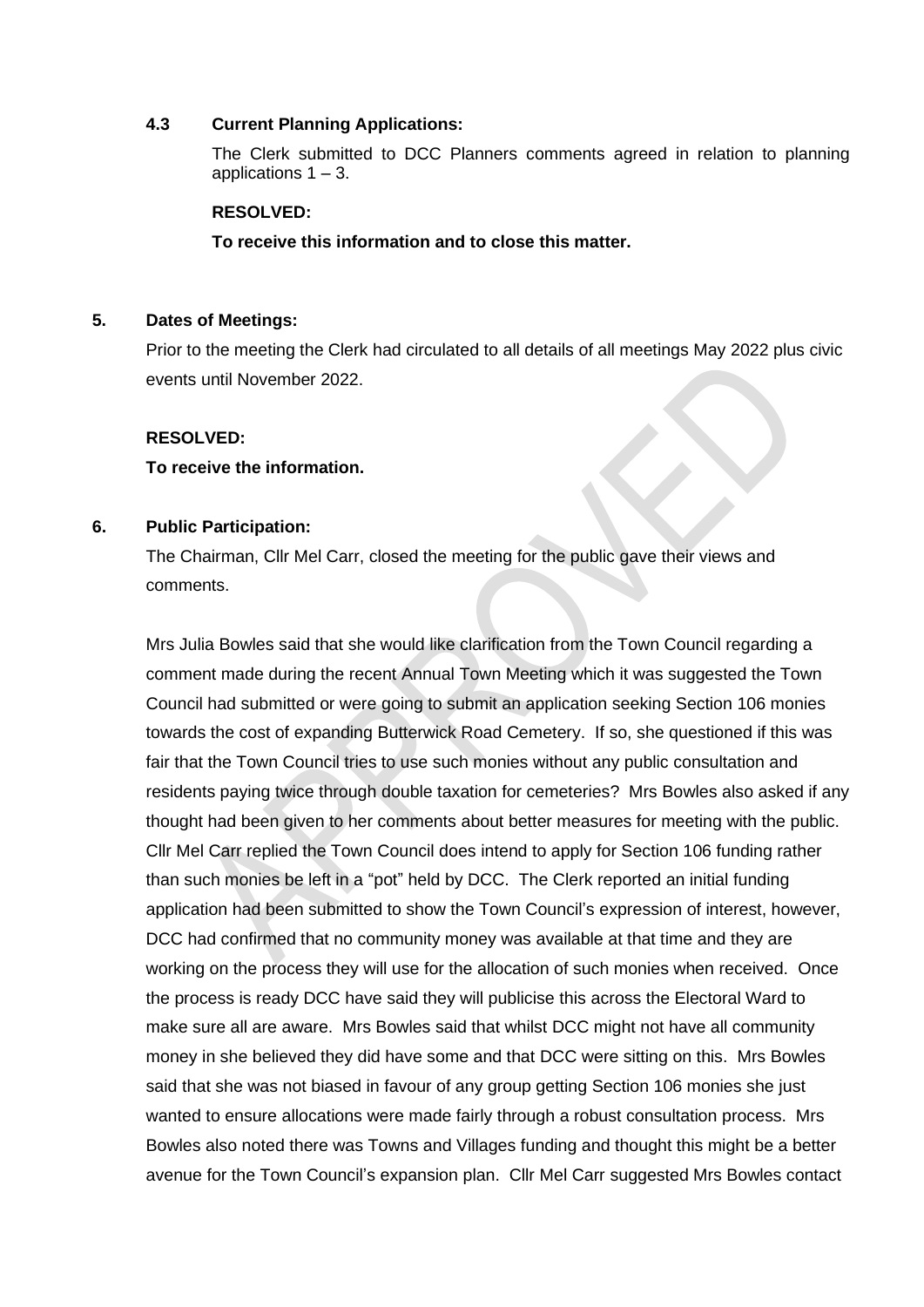her local County Cllrs in order to get answers to her queries. Cllr Mel Carr said that as yet the Town Council had not had time to progress any comments made by Mrs Bowles during the recent Annual Town Meeting. Cllr Allan Blakemore provided Mrs Bowles with an update on the situation County wide in relation to double taxation and the agreement amongst CDALC members not to challenge this any further as the potential impact was some Councils could loose far more in LCTRS grant than they would receive in alternative funding.

County Cllr Chris Lines said that information regarding Towns and Villages Funding was already in the public domain. With regards to Section 106 funding he confirmed that DCC are working on a proposed process in relation to community money and that when this is ready he and County Cllr David Brown would ensure it was promoted across the Ward as community consultation was important. County Cllr Lines said he was unsure what weight community consultation would have on the actual subsequent allocation, but noted that he was aware of several projects that hope to apply and there would be competition for such monies.

The Chairman thanked the members of the public for their comments and re-opened the meeting.

### **7. Internal Reports:**

### **7.1 Chairman's Report:**

Prior to the meeting the Clerk had circulated to all a copy of the Chairman's report which detailed the actions he had undertaken since the Council's last Monthly Meeting.

#### **RESOLVED:**

**To receive this information.**

#### **7.2 Mayor's Report:**

The outgoing Mayor, Cllr Ann Carr, circulated a written report detailing the actions she had undertaken since the Council's last Monthly Meeting.

#### **RESOLVED:**

**To receive this information.**

**7.3 Draft Annual Town Meeting Minutes Report by Town Clerk:**

Prior to the meeting the Clerk had circulated to all a Draft Annual Town Meeting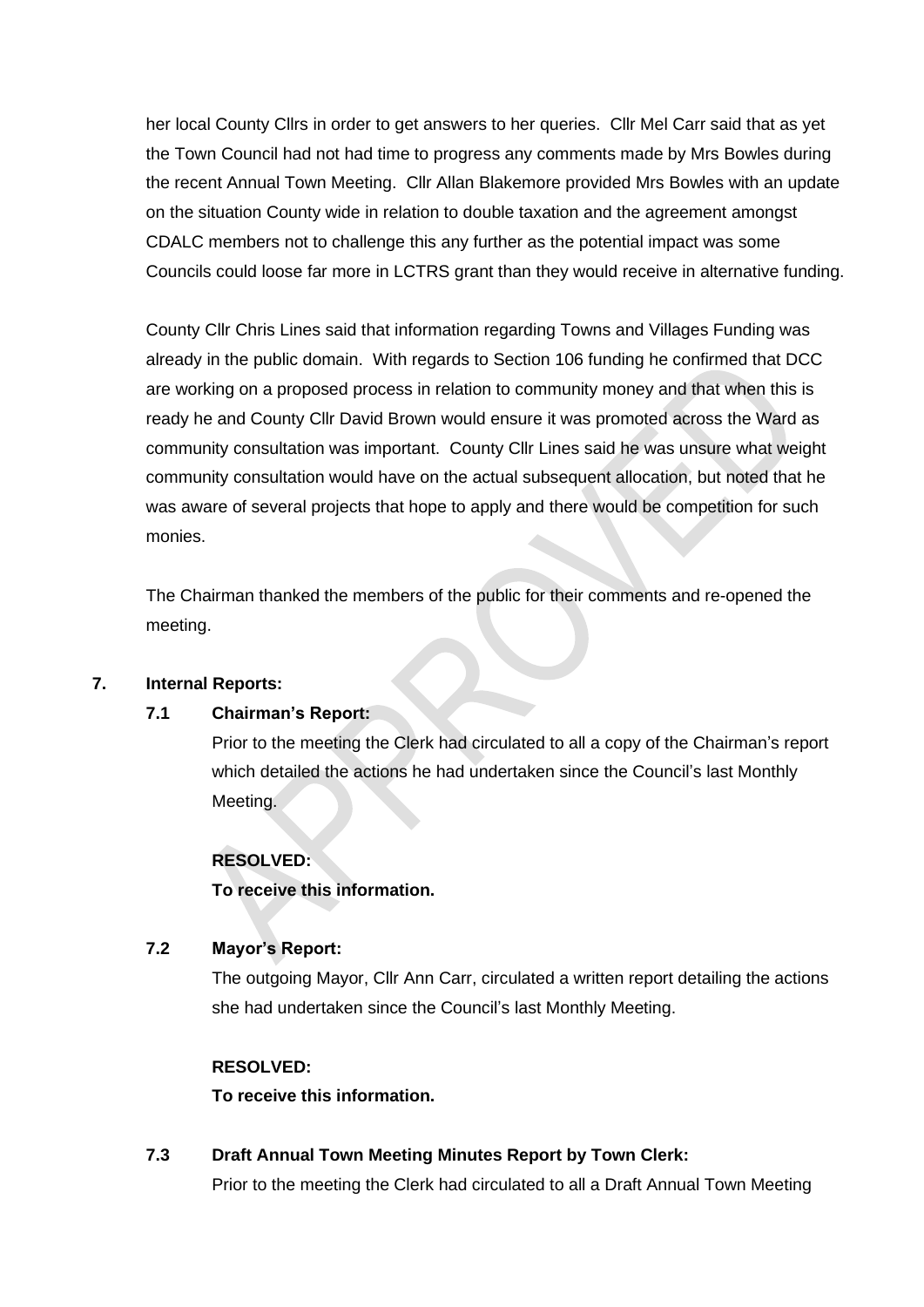Minutes Report which was accompanied by the minutes drafted from that meeting held on  $3<sup>rd</sup>$  May 2022. Whilst the minutes will not be approved until the next Town Meeting in 2023 the draft minutes will be uploaded to the Council's website.

#### **RESOLVED:**

#### **To receive this information.**

#### **8. External Reports:**

### **8.1 Report From Durham County Councilor Chris Lines, Sedgefield Division:**

Prior to the meeting the Clerk had circulated to all a report from Durham County Cllr Chris Lines who represents the Sedgefield Division.

Cllr Jenny Haworth thanked County Cllr Lines for providing such a useful and informative report to the Town Council giving regular feedback from DCC. Cllr Haworth welcomed the approach being taken whereby the findings of the AAP priority survey will also feed into the Section 106 community monies allocating process. Cllr Haworth was pleased there was going to be further consultation with the public following the Annual Town Meeting as it was important something happens beyond the AAP process and there is a widening out to all residents. Cllr Haworth was also pleased with County Cllr Lines' update regarding Hardwick Park improvements which impacted upon the visitors centre, educational facilities and play facilities. Cllr Haworth said she would welcome further information about any proposals relating to the historic structures in the Park which she understood from speaking to Mr Fitzpatrick of the Sedgefield Development Trust several years ago were to be the subject of refurbishment work. Cllr Haworth highlighted the Parks' biodiversity areas and asked how these could be helped and supported further.

Cllr Mel Carr noted within County Cllr Lines' report reference to a scheme to improve the play area at Winterton Park and hoped that this would also link into improvements at Eden Drive and Station Road play facilities.

#### **RESOLVED:**

- **i) To receive this information.**
- **ii) The Clerk to forward Cllr questions to County Cllr Lines for consideration.**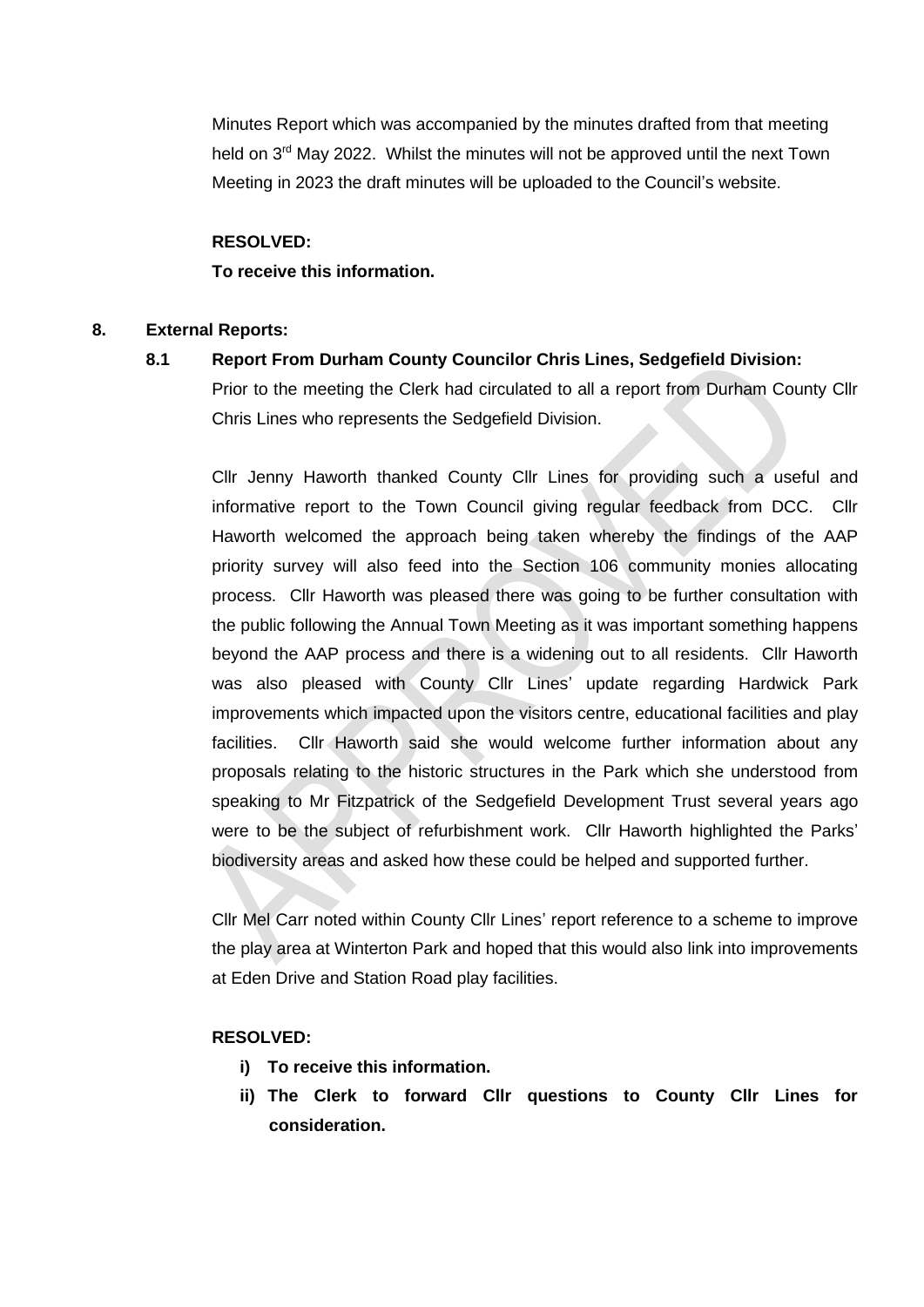### **8.2 Sedgefield Crime Statistics 31st March 2022 – 29th April 2022:**

Prior to the meeting the Clerk had circulated to all Crime Statistics for Sedgefield between 31<sup>st</sup> March 2022 and 29<sup>th</sup> April 2022 as provided by PC John Seymour.

The Clerk reminded all that the local Policing Team had been operating with one PC vacancy for nearly two years and it was some considerable time ago when the Town Council had last been told that this vacancy was to be filled soon. The Clerk proposed the Town Council write to the Chief Constable with copy to the Police & Crime Commissioner asking for an update on this matter and timescale for recruitment to the current vacancy. Cllrs agreed with this proposal.

Cllr Jenny Haworth reminded all the Town Council had previously asked if was possible for crime statistics to be displayed alongside some form of comparative information. This had not happened and that was most likely due to lack of resources do that. Cllr Haworth made Cllrs aware of Durham Insight which is a DCC platform specifically for County Durham from which a comparison could be made. Cllr Haworth offered to share the link for this with the Clerk so it could then be passed to all Cllrs for their own use. Cllrs agreed they would find this useful. Cllr Finlayson said Police websites also have comparative information and agreed that it would be useful to have an understanding of trends and changes to determine if there was any correlation between unfilled roles and a rise in crime.

### **RESOLVED:**

- **i) To receive the information.**
- **ii) The Clerk to write on behalf of the Town Council to the Chief Constable, with copy to the Police & Crime Commissioner, asking for an update and timescale for filling the PC vacancy on the local Policing Team.**
- **iii) Cllr Haworth to share with the Clerk for dissemination to all Cllrs the hyperlink for Durham Insight so that Sedgefield crime statistics can be compared against other information.**

#### **9. Correspondence:**

**9.1. Planning Permission Approved For EDCAT Athletics Track (email and accompanying letter from Ms Kay Aitkin dated 11th April 2022):** Prior to the meeting the Clerk had circulated to all a copy email and accompanying letter from Ms Kay Aitkin dated 11<sup>th</sup> April 2022.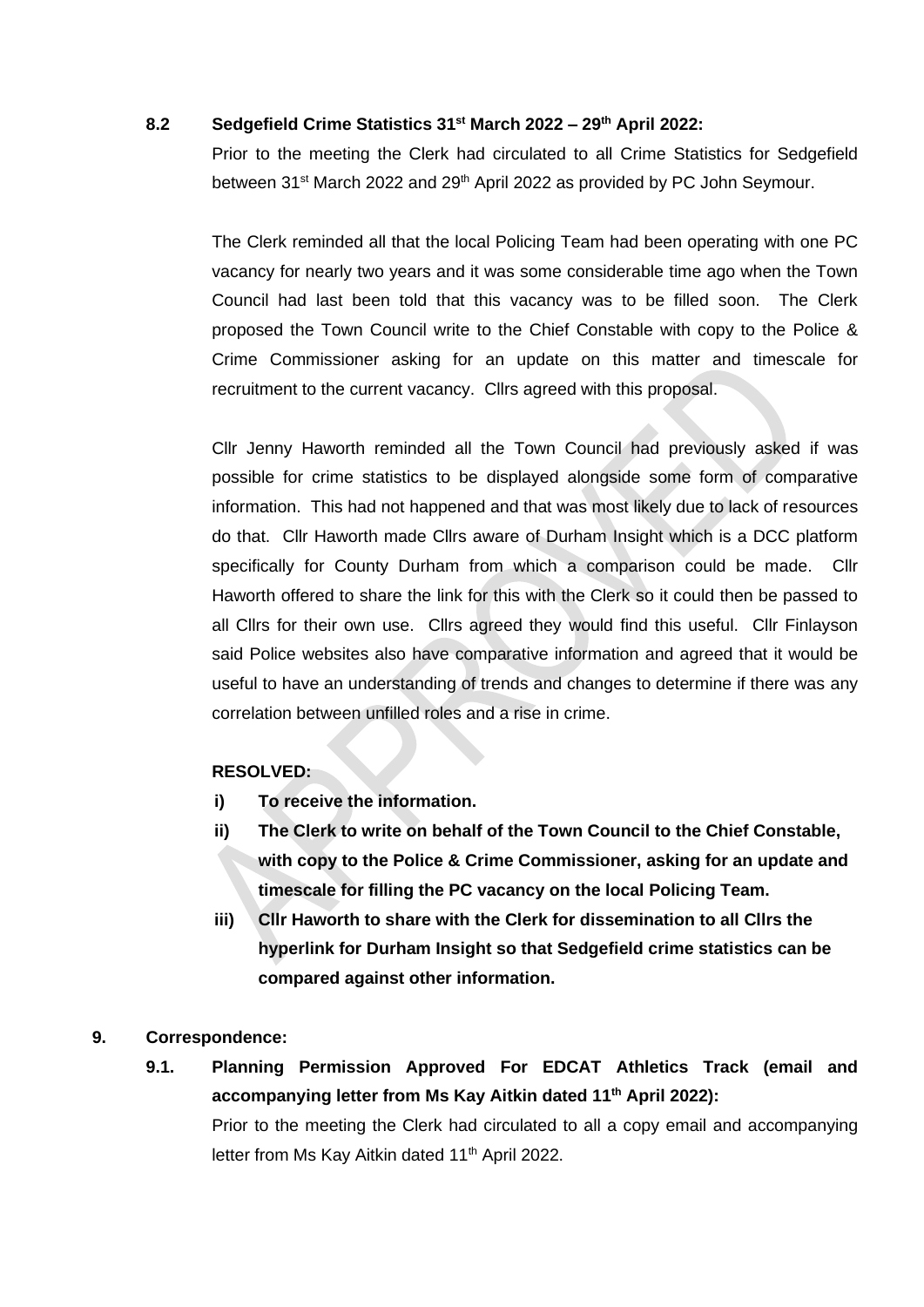Cllr David Brown comments this letter was very comprehensive but felt it was weighted very much on one side and it was for the array of reasons stipulated in this letter that the Town Council had requested this planning application be determined by Full Planning Committee. Cllr Brown said that it was incorrect that the Town Council would be happy to "foot the bill" for this facility and said there were a number of statements made within the letter to which he did not agree with. Cllr Mel Carr said the Town Council had considered this planning application carefully in its role and the Town Council's response in that application process was clearly document in minutes as well as through the letters submitted to DCC as the Local Planning Authority who have responsibility for determining planning applications. Cllr Mel Carr asked the Clerk to read out the letter which the Town Council submitted to Mr Henry Jones, DCC Planning Officer in July 2021 when the request was made, along with rationale, for the application needing to be determined by Full Planning Committee. Cllr Mavis Wayman noted in Ms Aitkin's letter the statement that as this planning application has been approved this means other development could take place in that area in the future. Cllr Allan Blakemore said that was a questionable statement and could be misleading as any further development would need planning permission. Cllr David Brown agreed with Cllr Blakemore's comments and said that change of use would also most likely be required.

#### **RESOLVED:**

**To note Ms Aitkin's letter.** 

# **9.2 Supplementary Planning Documents Consultation (email from Mr Geoff Paul, DCC dated 22nd April 2022) [Note: this was emailed to all Cllrs on 27th April 2022]:**

Prior to the meeting the Clerk had circulated to all an email from Mr Geoff Paul of DCC dated 22<sup>nd</sup> April 2022 which contained information regarding supplementary planning documents consultation being undertaken in relation to development viability, affordable housing and developer contributions supplementary planning document; parking and accessibility supplementary planning document; residential amenity standards and the highway design code.

#### **RESOLVED:**

**To receive this information.**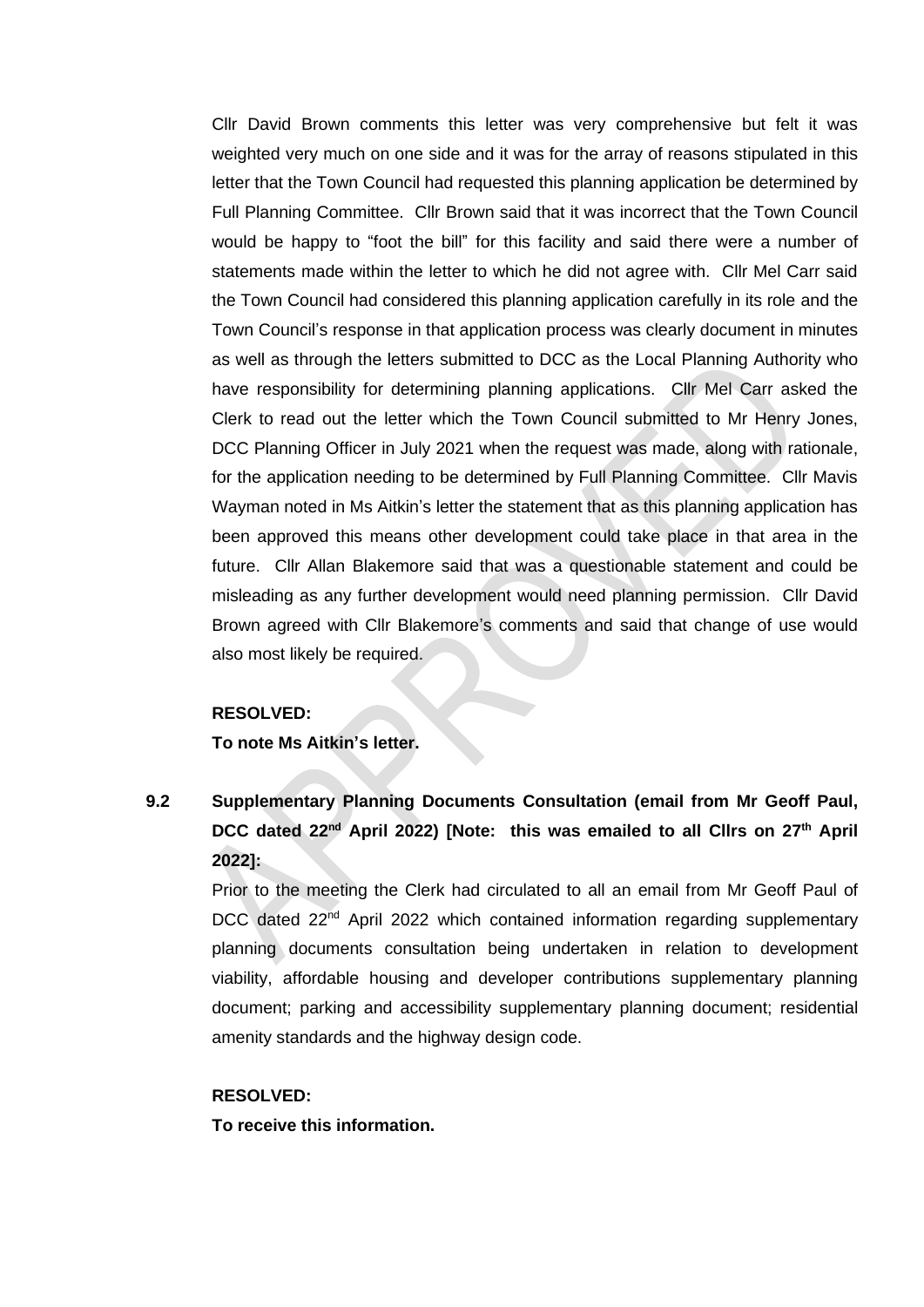# **9.3 Questions For Consideration (submitted by Mrs Gloria Wills received 9th May 2022):**

The Clerk distributed to Cllrs three questions which had been submitted by resident Mrs Gloria Wills which she had requested be considered by the Full Council. The Clerk had informed Mrs Wills that her questions had been received after the agenda had been produced for this meeting but that they would be shared with Cllrs at the meeting. Cllr Mel Carr proposed that Cllrs now need time to consider the questions being asked and these should be discussed at the June 2022 Monthly Meeting. All Cllrs agreed.

### **RESOLVED:**

**i) Cllrs to consider the questions submitted by Mrs Wills and to discuss these at the June 2022 Monthly Meeting.**

**ii) The Clerk to update Mrs Wills.** 

### **10. Current Planning Applications:**

A schedule of the current planning applications had been circulated prior to the meeting. Each application was then considered, and the following comments were made (Note: number refers to the number on the circulated list):

- **10.1 DM/22/00301/OUT – outline application for the erection of two houses (all matters reserved), Land to the West of Maplewood, The Garth, Bradbury:** Cllrs did not have any objection to this application.
- **10.2 DM/22/01139/FPA – kennel block and stable block, Autumn Leaves, Salters Lane, Fishburn:**

Cllrs agreed that from the information relating to this planning application it was unclear the exact location of this proposed kennel and stable block. The Clerk was asked to liaise with the Planning Officer to find out the precise location and what arrangements were being proposed for noise control.

- **10.3 DM/22/01194/FPA – retention of garage, 21 Cragside, Sedgefield:** Cllrs did not have any objection to this application.
- **10.4 DM/22/01238/FPA – change of use to operational railway land to facilitate the construction of a new feeder station to enable upgraded power supply to the East Coast Main Railway line and associated works, land North Ease of Aycliffe, Aycliffe Village, Mordon:**

Cllrs did not have any objection to this application.

**10.5 DM/22/01313/FPA – single story rear extension, 35 Matfen Court, Sedgefield:** Cllrs did not have any objection to this application.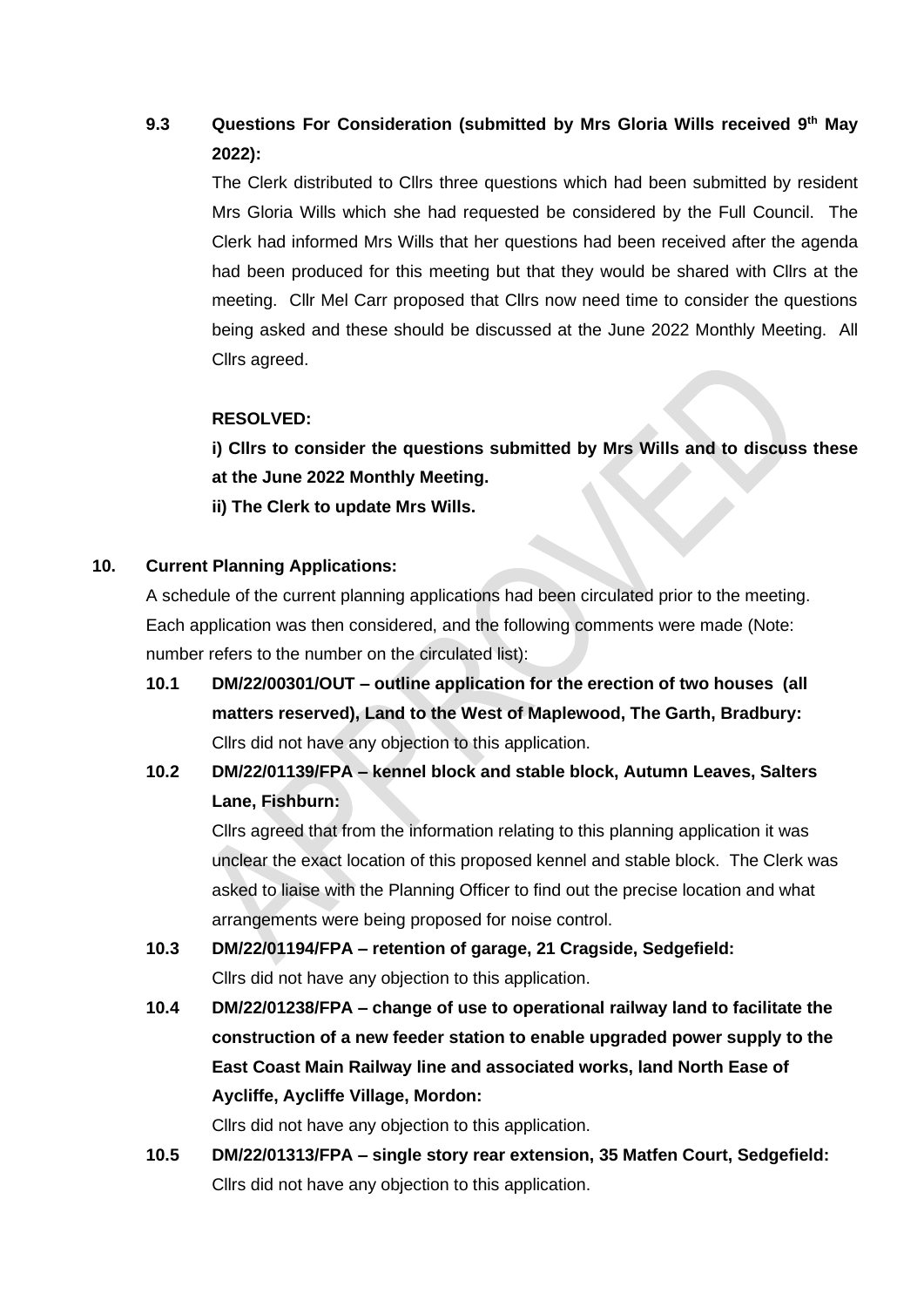# **10.6 DM/22/01327/NPC – prior notification for the conversion of office accommodation (Class E) to create 1 no dwelling (Class C3), Firtree Farm, Bradbury:**

Cllrs did not have any objection to this application.

### **RESOLVED:**

**The comments on planning applications 1 – 6 above to be submitted to DCC Planners.** 

### **ADDITIONAL PLANNING APPLICATIONS:**

The Clerk reported the following planning application had been published earlier that day by DCC within the Parish of Sedgefield:

**DM/22/01333/FPA – summerhouse to rear garden, 16 Saddler Drive, Sedgefield RESOLVED:**

**To delegate the consideration of planning application matters to the Environment Committee meeting on Monday 23rd May 2022.** 

The Chair thanked everyone for attending and closed the meeting at 8.00pm.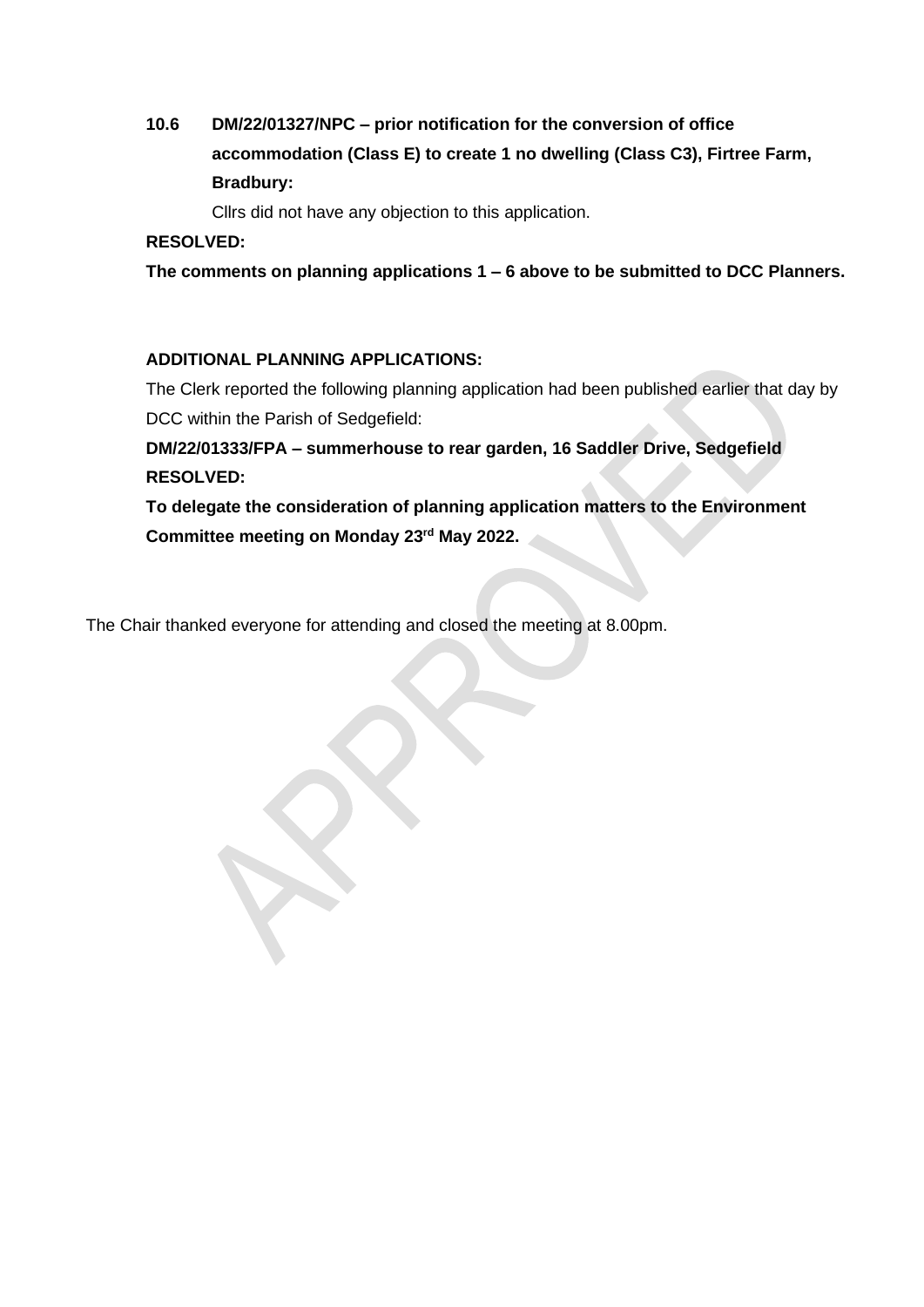

# **SEDGEFIELD TOWN COUNCIL**

# **POLICY & RESOURCES**



Minutes of the proceedings of the **MAY POLICY & RESOURCES** of the **Council**  held following the **Monthly meeting** on

**Monday 16 th May 2022** in

## **Sedgefield Parish Hall.**

**Present Cllr. Allan Blakemore (Chairman) Cllr Jenny Haworth (Vice Chair) and** Cllrs. David Brown, Mark Cant, Ann Carr, Mel Carr, Kelly Dickerson, John Finlayson, Catherine Hart, Dave Jasper, Julie Towler, Mavis Wayman and Stephen Winter.

**Officers** Dr Jane Ayre (Town Clerk)

### **1. Apologies:**

Cllr Paul Heasman.

**2. Declaration of interest:**

None.

### **3. Matters of Information:**

### **3.1 Tree Inspections:**

Quotations for recommended tree works to those trees on Town Council owned land are now being sought. A deadline for submitted quotes was 31<sup>st</sup> March 2022 but an extension was given to one contractor who expressed an interest in this work but was having difficulty compiling quotations due to backlog of work as a result of storm damage work. The Clerk confirmed that a quotation had been received earlier that day and would be considered at the next Estates Working Group meeting so that a recommendation can be brought to a future P&R Committee meeting. The Clerk confirmed that all necessary approvals have been obtained from DCC for such treeworks to take place. The Finance Working Group to factor into the Town Council's future budget planning process the future programme of treeworks.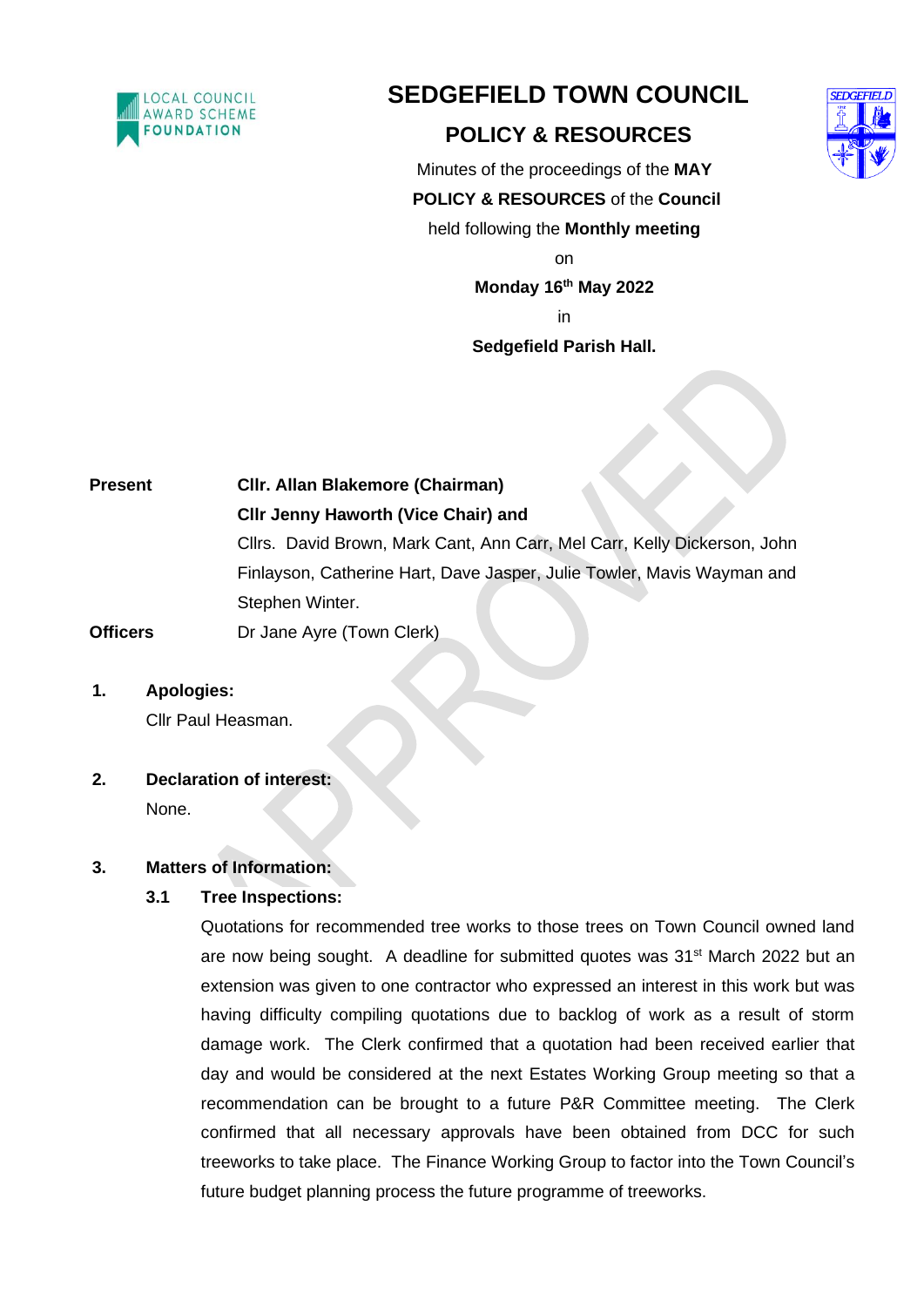#### **RESOLVED:**

#### **To receive the information.**

#### **3.2 Section 106 Funding:**

No further information has been received regarding this matter.

The Clerk has requested a meeting between the Estates Working Group and County Cllr Chris Lines to commence discussions regarding possible review of play provision across the Town.

Upon determination of the Town Council's planning application to expand Butterwick Road Cemetery the Clerk to organize a joint Butterwick Road Cemetery Working Group and Finance Working Group meeting in order that funding and options can be considered with a recommendation report brought to a future P&R Committee meeting for consideration.

The Clerk to keep Cllrs updated on any developments relating to Section 106 monies.

## **RESOLVED: To receive the information.**

### **3.3 Strategic Priorities:**

Time is now needed to allow the Clerk to commence drafting action plans for each strategic priority plus scheduling meetings with both local County Cllrs and Police. The Clerk to keep Cllrs updated on this matter.

#### **RESOLVED:**

**To receive the information.**

### **3.4 Refurbishment of Cemetery Compound:**

The Town Council's appointed contractor for building the new recycling bays in the Council's cemetery compound started this work on 15<sup>th</sup> March 2022. The Council is now awaiting the completion of this work and then to remove and dispose of green waste and dismantle and remove the existing recycling bays at the top area of the cemetery. The Clerk to keep Cllrs updated on this matter.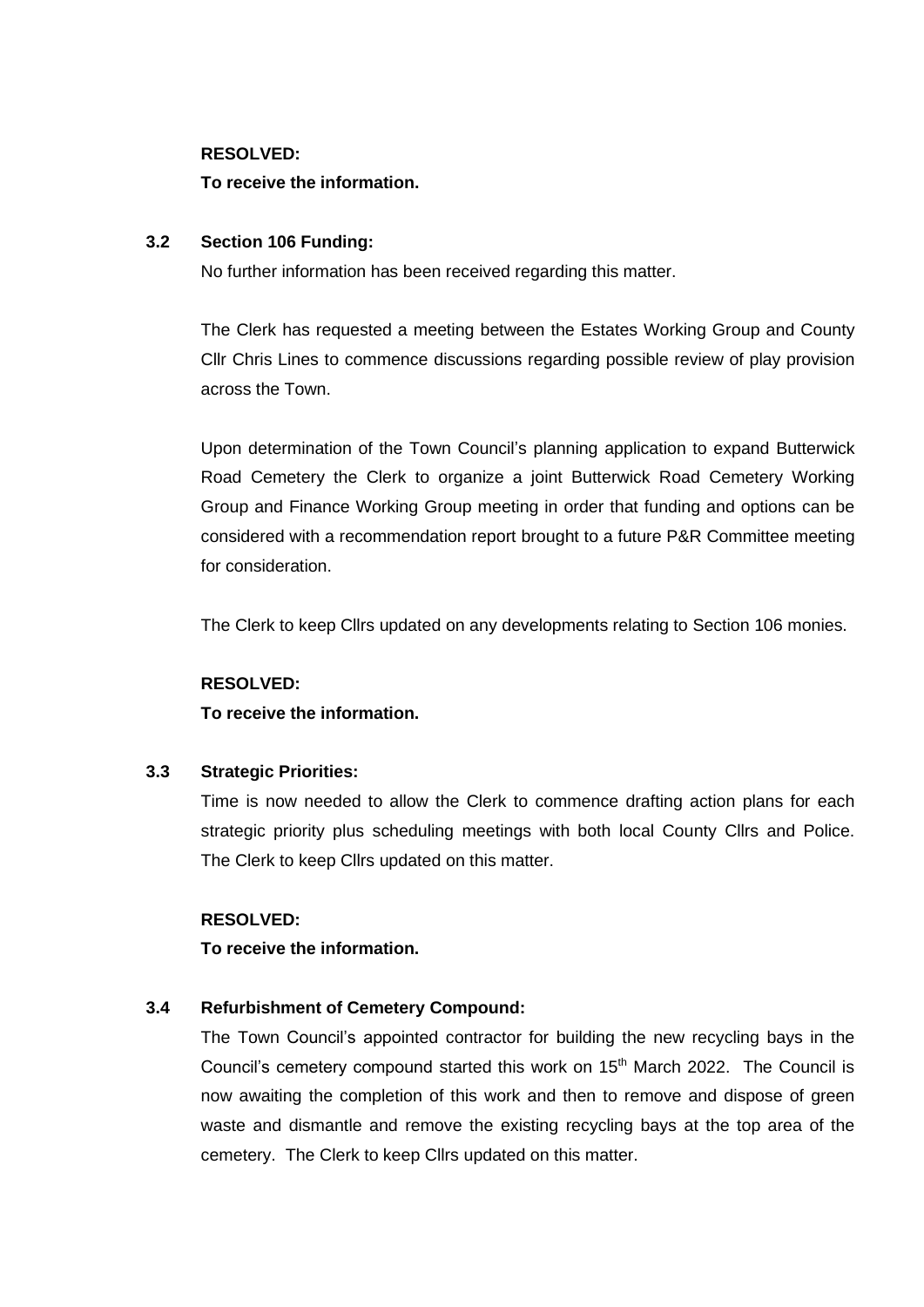#### **RESOLVED:**

#### **To receive the information.**

#### **3.5 Parish Hall CCTV:**

The Estates Working Group are to prepare a CCTV Policy. When done a recommendation will be presented to a future P&PR Committee for approval. The Clerk to keep Cllrs updated on this matter.

#### **RESOLVED:**

**To receive the information.**

### **3.6 Eden Drive Play Area:**

As reported at the October 2021 meeting, the work to replace wetpour shrinkage areas at the play area has now been expedited with a request that this be carried out as soon as possible. No confirmation date has been received as yet. Note: The Town Council's commissioned RoSPA inspection is scheduled to take place in June 2022. The Clerk to keep Cllrs updated on this matter.

#### **RESOLVED:**

**To receive the information.**

### **3.7 Adaptations To Town Council Tractor and Winter Gritting Equipment:**

The Clerk has notified the contractor of their successful quotation and issued a purchase order number along with request this work be done as soon as possible. Parts are now on order and the adaptation work will be done as soon as they arrive and be done on-site at the Cemetery compound. The Clerk to keep Cllrs updated on this matter.

#### **RESOLVED:**

**To receive the information.**

### **3.8 Village Green Policy:**

The Clerk is now liaising with DCC regarding a map to accompany this policy. Upon receipt the policy will be published on the Town Council's website, Twitter and next edition of the Sedgefield Extra as well as letters to those businesses and residential properties that border village green. Letters and policies will also be sent to all estate agents operating in the Town. DCC have queried some of the areas of Town Council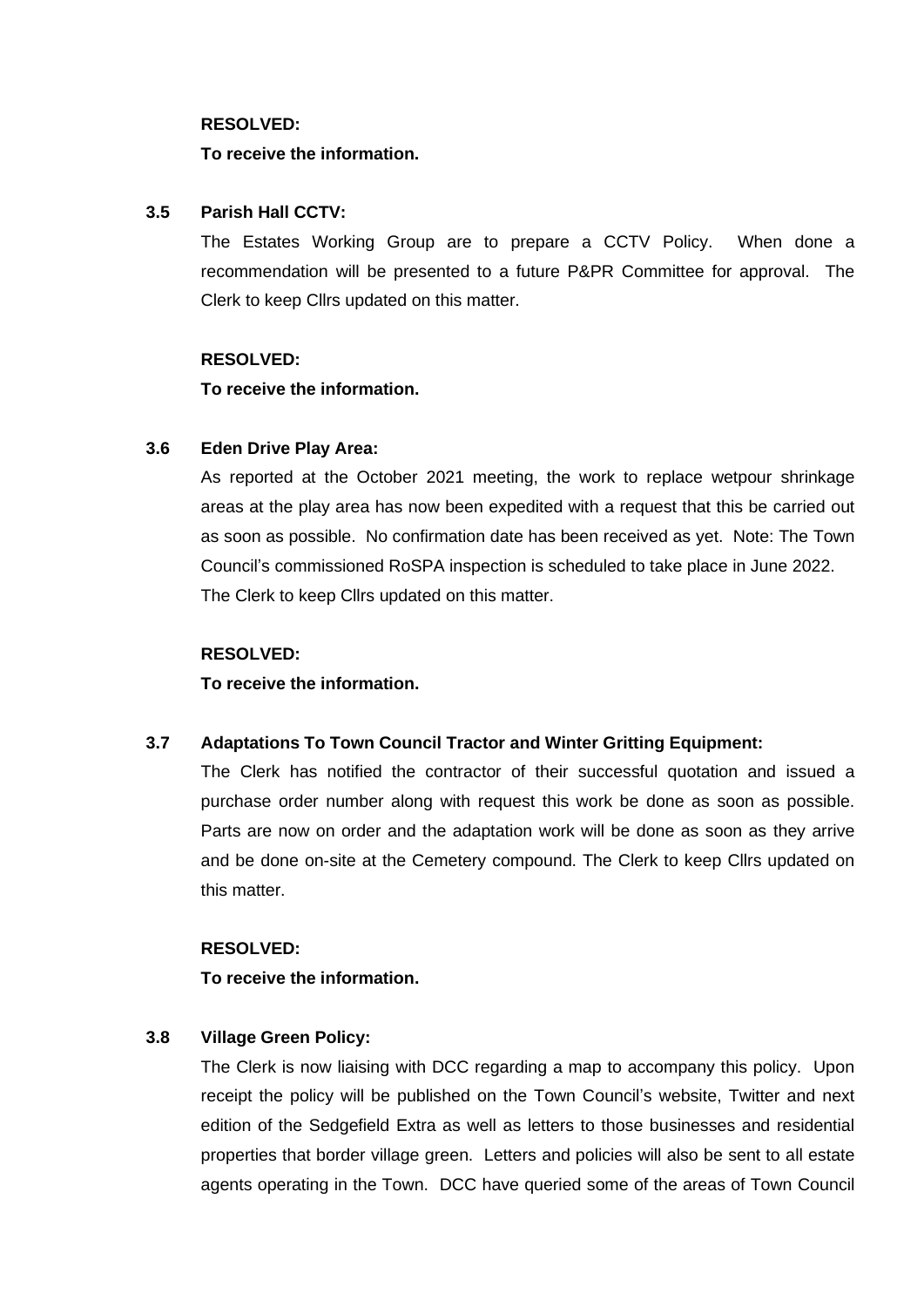owned village green and the Clerk has provided evidence. The Clerk to keep Cllrs updated on this matter. The Clerk has shared copies of this Policy be shared with Cllrs Dickerson and Haworth.

#### **RESOLVED:**

#### **To receive this information.**

#### **3.9 St Edmund's Churchyard:**

The Clerk reported the Town Council's solicitor has received an email from DCC confirming receipt of the Town Council's notice and confirmed DCC's acceptance of the transfer of responsibility for the closed churchyard. Due to the brief nature of DCC's email and lack of clarification regarding transfer date the Town Council's solicitor has requested additional information. The Clerk to keep Cllrs updated on this matter and to confirm when grass cutting responsibility ceases at the churchyard.

#### **RESOLVED:**

#### **To receive this information.**

#### **3.10 Invoices for Payment:**

Arrangements are in hand for the new memorial bench to be sited in the area outside Sedgefield Methodist Church. The Clerk to keep Cllrs updated on this matter.

#### **RESOLVED:**

#### **To receive this information.**

#### **3.11 Cowley House Farm Community Benefit Deed:**

The Clerk wrote to Ms Charlotte Kitchin requesting that consideration be given to the Community Benefit Fund receiving annual payments rather than a one-off upfront payment. See agenda item 7.1.for Ms Kitchin's response.

#### **RESOLVED:**

**To receive this information.**

#### **3.12 Repairs to Town Council Water Bowser:**

The contractor has been told of their successful quotation and work is underway to get this repair work done as soon as possible. The Clerk to keep Cllrs updated on this matter.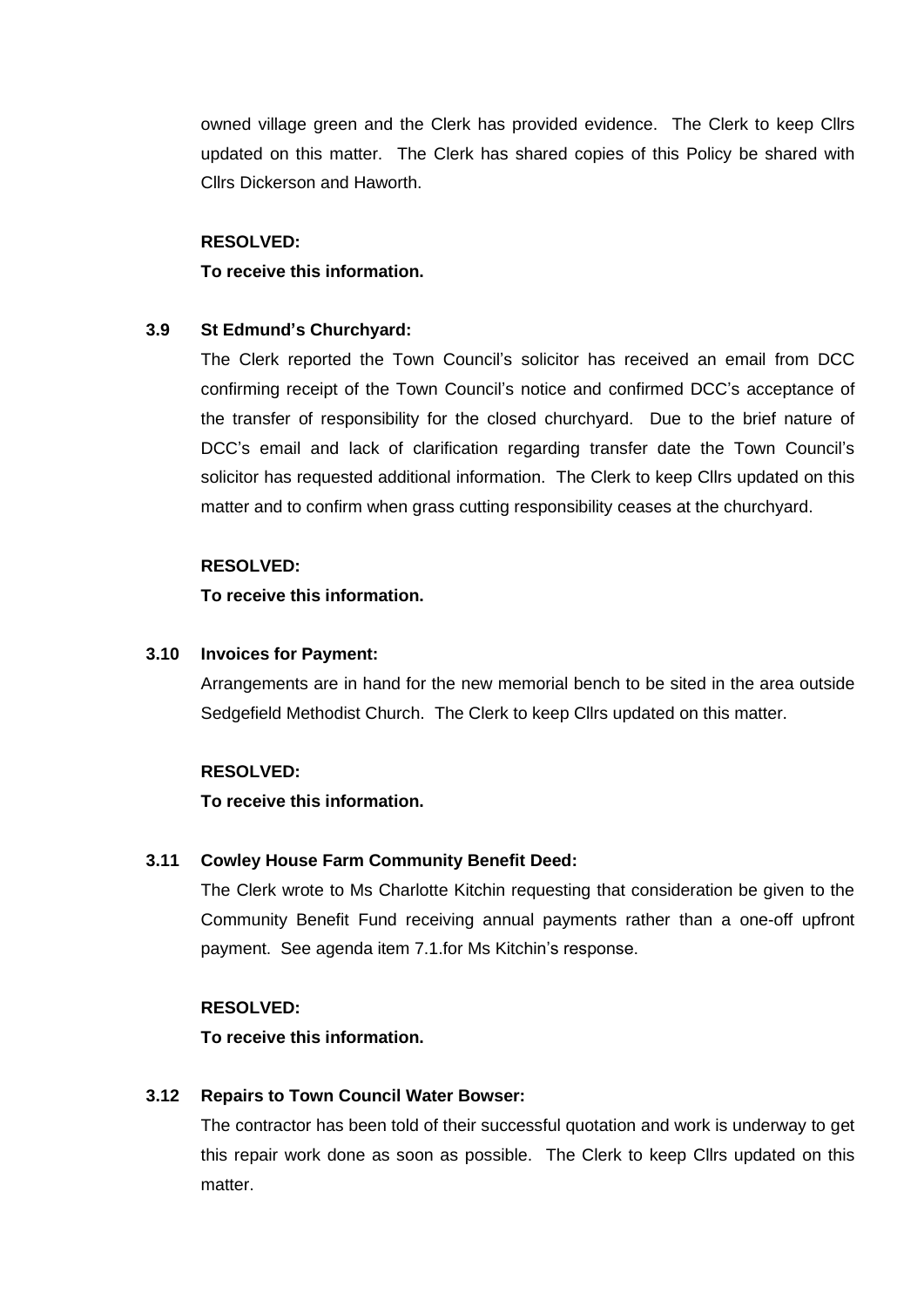#### **RESOLVED:**

#### **To receive this information.**

#### **4. Public Participation:**

The Chairman, Cllr Allan Blakemore closed the meeting. The member of the public in attendance did not wish to speak. The Chairman re-opened the meeting.

#### **5. Reports:**

#### **5.1 Timings of Council Meetings Report by Cllr Allan Blakemore:**

Prior to the meeting the Clerk had circulated to all a Timings of Council Meetings Report by Cllr Allan Blakemore proposing that all Council Committee meetings take place on the same evening rather than over two Monday evenings. The majority of Cllrs agreed with this proposal. Cllr John Finlayson expressed his concern that once a month was not practical to discuss all necessary matters. Cllr David Brown proposed the Town Council trial for a period of 6 months holding all Council Committee meetings, excluding Personnel Committee, on the date scheduled for Monthly Meetings, i.e. the second Monday of the month in Sedgefield Parish Hall, then review this matter again. All Cllrs agreed with this proposal. The Clerk confirmed that if required the Town Council could call Special Town Council meetings in the intervening time in accordance with Standing Orders. Cllr Blakemore suggested that if successful, and meetings remained on one evening, then this could allow an opportunity for Cllrs to get together informally update each other on topics of interest.

#### **RESOLVED:**

- **i) The June, July, September and October 2022 Monthly, P&R, Environment and Community Development & Engagement Committee meetings all to take place on the second Monday of the month as a trial process.**
- **ii) The Council to consider the trial process at its P&R Committee meeting in October 2022 to determine the way forward.**
- **iii) All Cllrs to keep the November 2022 to April 2023 scheduled Committee meeting dates in their diaries.**
- **iv) The Clerk to update the Council's meetings calendar accordingly and promote via the Council's website and Twitter account as well as reference in the next edition of the Sedgefield Extra.**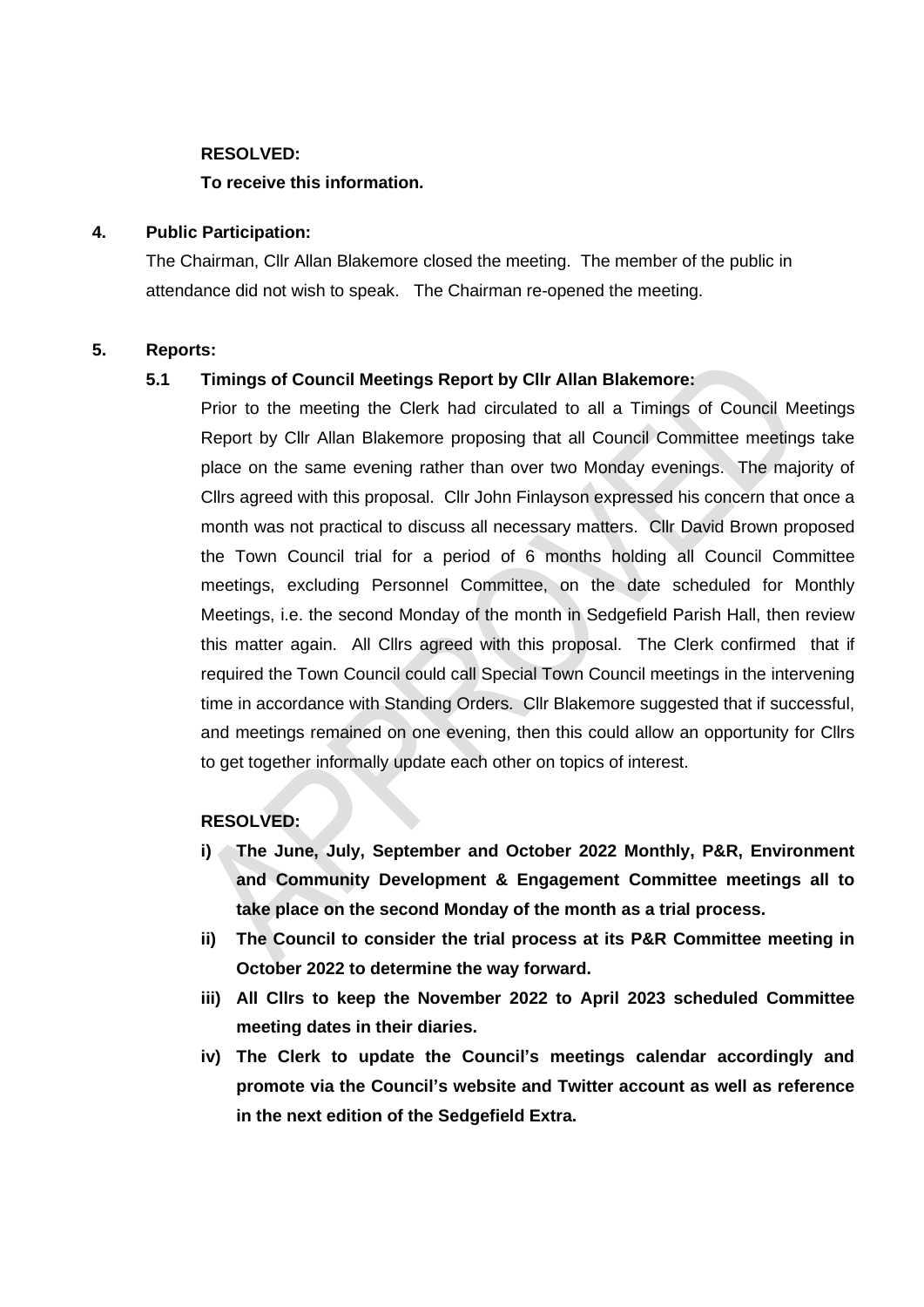#### **6. Financial Matters:**

### **6.1 Invoices for payment by cheques for approval after 11 th April 2022:**

Prior to the meeting the Clerk had circulated to all details of cheques for approval after 11<sup>th</sup> April 2022 numbered 110209 to 110223. The Clerk circulated to all an updated list which includes cheques numbered 110224 to 110228.

In relation to cheque number 110213, Cllr Julie Towler asked which flooring in the Parish Hall this related. The Clerk confirmed this was the sprung, wooden flooring in the main hall which had required repair work to be undertaken. Cllr Towler asked if cheque number 110217 related purely to legal work in relation to The Pickled Parson. The Clerk confirmed this was for legal advice in relation to a number of village green matters covering a number of locations.

Cllrs confirmed their support for the authorization of all cheques.

### **RESOLVED:**

**i) All cheques and invoices were approved for payment.**

**ii) Cllrs Mel Carr and Allan Blakemore plus the Town Clerk to duly sign the cheques.**

### **6.2 Financial Budget Comparison as at 6th May 2022:**

Prior to the meeting the Clerk had circulated to all a Financial Budget Comparison as at 6<sup>th</sup> May 2022.

### **RESOLVED:**

**To receive this information.**

**6.3 Debtors List as at 6 th May 2022:**

#### **RESOLVED:**

**To receive the Debtors List as at 6 th May 2022.**

**6.4 Direct Debits and BACS List for 1 st – 30th April 2022:**

#### **RESOLVED:**

**To receive Direct Debits and BACS List for 1 st – 30th April 2022.**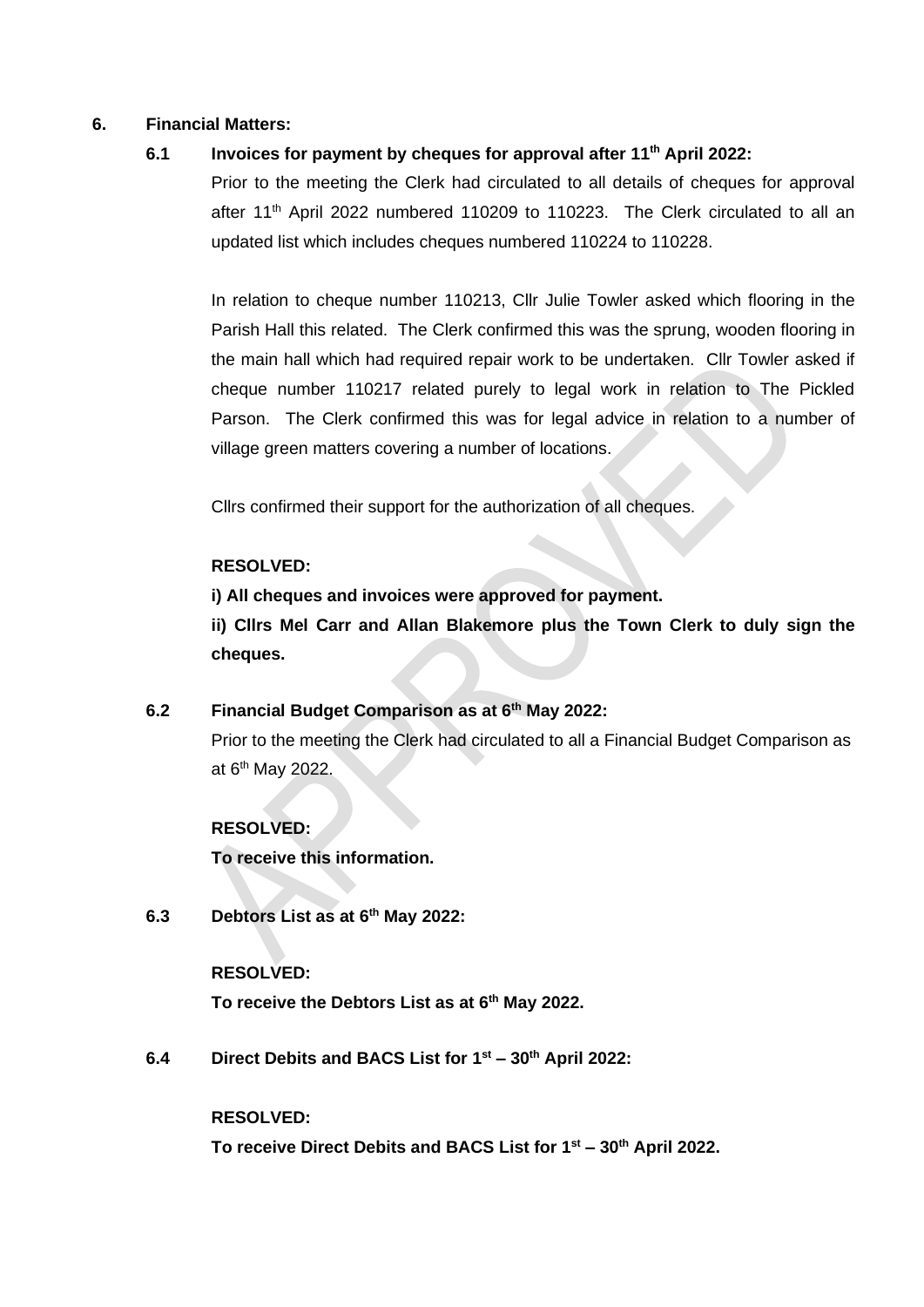# **6.5 April 2022 Bank Reconciliations Plus April 2022 Imprest Account Reconciliation and April 2022 Public Sector Deposit Fund Update Report by Town Clerk:**

Prior to the meeting the Clerk had circulated to all an April 2022 Bank Reconciliations plus April 2022 Imprest Account Reconciliation and April 2022 Public Sector Deposit Fund Update Report.

#### **RESOLVED:**

**To receive this information.** 

### **6.6 Year End 2021/22 Update Report by Town Clerk:**

Prior to the meeting the Clerk had circulated to all a Year End 2021/22 Update Report which confirmed that all documentation and evidence relating to the 2021/22 year end has been formally submitted to the external auditor, Mazars. The Clerk has informed the Council's Internal Auditor that his work programme for 2022/23 has been accepted and that the work to enable the use of the "Funded Through Reserves" function of the Council's financial software has been completed.

### **RESOLVED:**

**To receive the information in the report.**

# **6.7 Review of Community Chest Terms of Reference Report by Finance Working Group:**

Prior to the meeting the Clerk had circulated to all a Review of Community Chest Terms of Reference Report by the Finance Working Group. All Cllrs agreed with the minor amendments being suggested. The Clerk informed Cllrs that several requests had now been received for consideration by the Community Chest.

### **RESOLVED:**

**i) To adopt the reviewed Community Chest Terms of Reference with immediate effect.**

**ii) The Clerk to place the updated Community Chest Terms of Reference on the Council's website.**

**iii) A Community Chest meeting to be held on Monday 13th June 2022 at 6.15pm in Sedgefield Parish Hall.**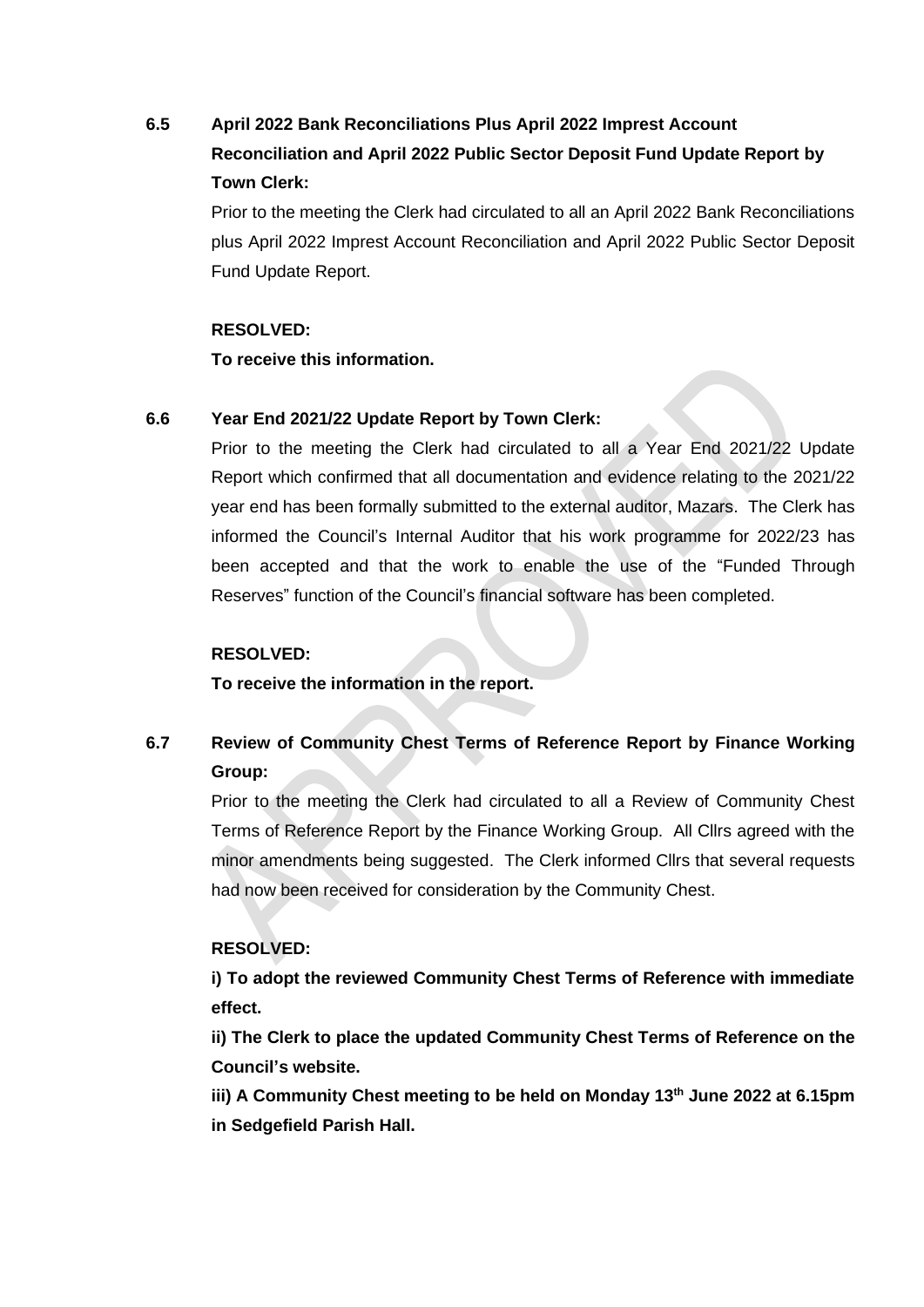#### **7. Correspondence:**

**7.1 Re: Cowley House Farm, on land East of Stockton Road, Thorpe Larches, Stockton on Tees TS21 3HH (the "Project") Community Benefit Deed (email from Ms Charlotte Kitchin, Lightsource bp dated ):**

As reported under agenda item 3.11, a response had been received from Ms Charlotte Kitchin of Lightsource bp following the Town Council's request that consideration be given to making an annual payment per year linked to this facility. Cllrs considered Ms Kitchin's response dated  $5<sup>th</sup>$  May 2022. Ms Kitchin explained that in the post-subsidy environment that solar projects are now being developed in, and given the significant upfront costs of installation associated with a solar farm, the offer of £1000 per Megawatt of installed capacity as an upfront payment, is considered to be the maximum amount which can be offered while still providing a viable project which will progress to construction. Cllr Jenny Haworth proposed the Town Council accept this offer. All Cllrs agreed.

#### **RESOLVED:**

## **Sedgefield Town Council to sign and accept the proposed Community Benefit Deed.**

The Chair, Cllr Allan Blakemore, explained that due to the confidential nature of the following items these would be discussed under Exempt Information and had any member of the public and/or press been present they would have been asked to leave the meeting at this point (Section 1 Sub-Section (2) of the Public Bodies (Admission of Meetings) Act 1960).

#### **8. Consideration of Reports Exempt from the Public:**

**8.1 Village Greens Update Report by Town Clerk:**

Prior to the meeting the Clerk had circulated to all a Village Greens Update Report which was duly considered, and a way forward agreed.

#### **8.2 Potential Recognition Award Update Report by Town Clerk:**

Prior to the meeting the Clerk had circulated to all a Potential Recognition Award Update Report which was duly considered, and a way forward agreed.

**8.3 Electrical Work in Town Council Offices and Parish Hall Report by Town Clerk:** Prior to the meeting the Clerk had circulated to all an Electrical Work in Town Council Offices and Parish Hall Report which was duly considered, and a way forward agreed.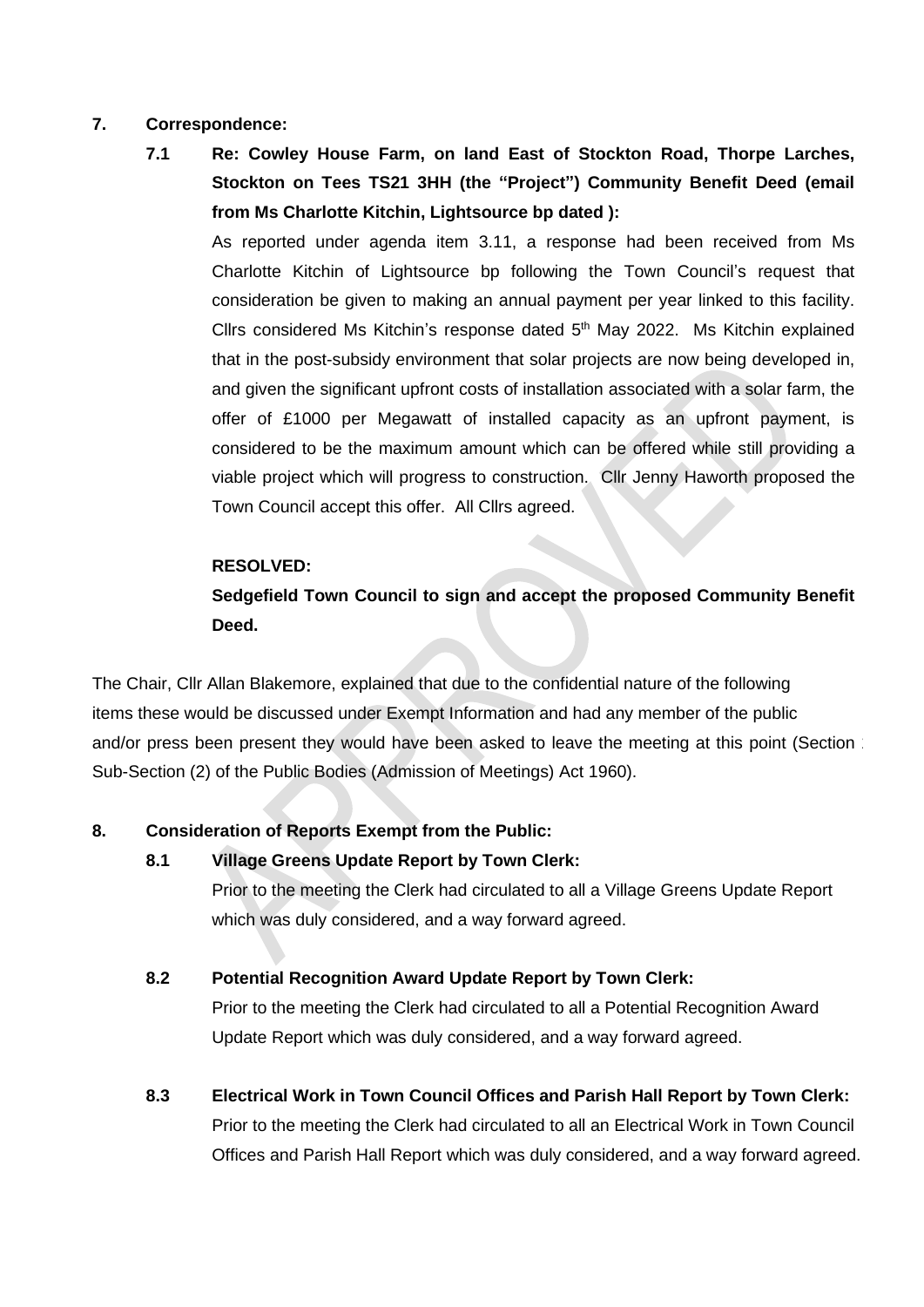# **8.4 Butterwick Road Cemetery Expansion Update Report by Butterwick Road Cemetery Working Group:**

Prior to the meeting the Clerk had circulated to all a Butterwick Road Cemetery Expansion Update Report by the Butterwick Road Cemetery Working Group which was duly considered.

The Chair thanked everyone for attending and closed the meeting at 8.52pm.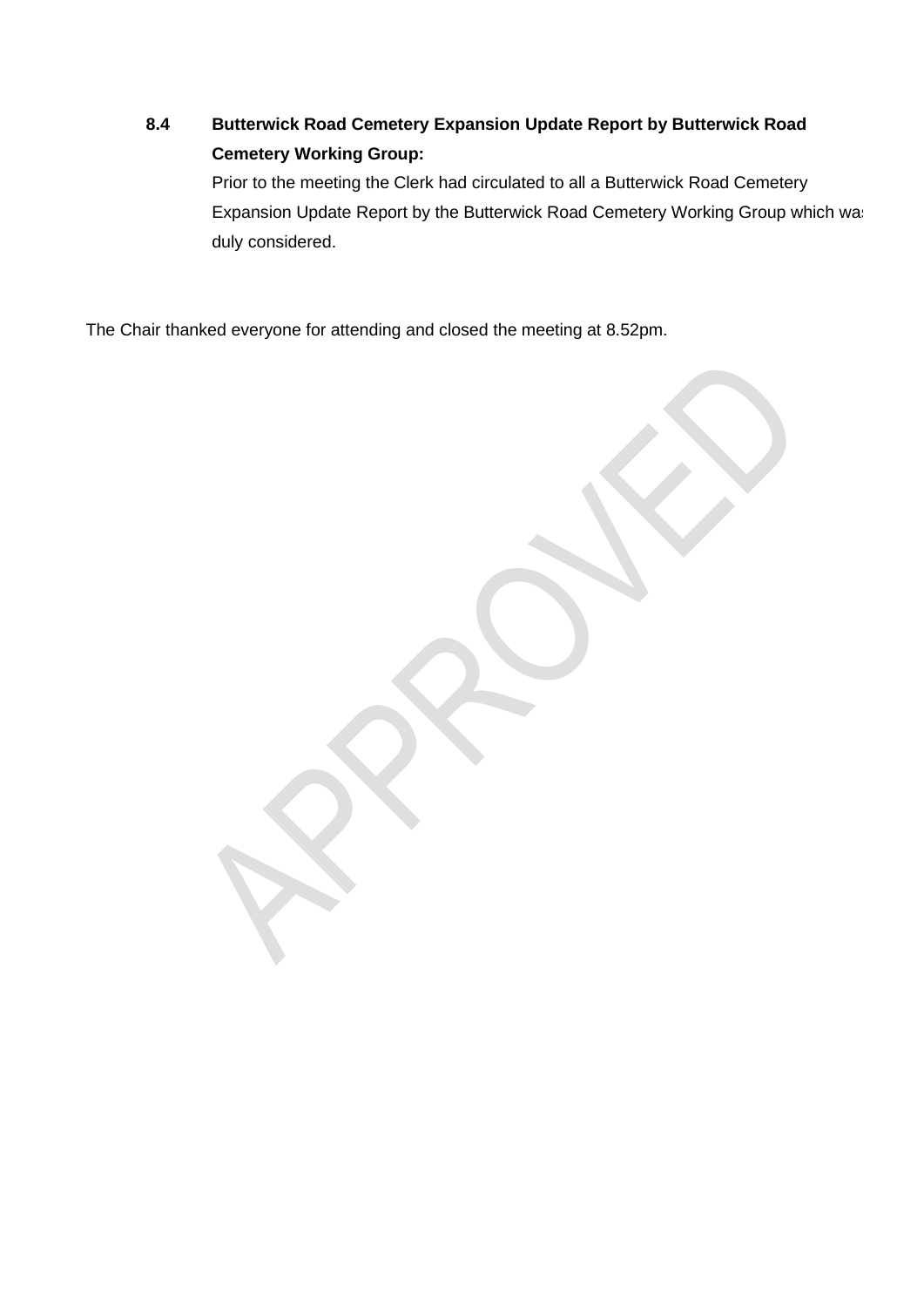

# **SEDGEFIELD TOWN COUNCIL**

# **ENVIRONMENT**

Minutes of the proceedings of the **MAY ENVIRONMENT** of the **Council** held at **7pm** in the **Parish Hall**, Sedgefield, on **Monday 23rd May 2022.** 

# **Present Cllr. Stephen Winter (Chairman) Cllr. Mark Cant (Vice Chairman) and** Cllrs. Allan Blakemore, David Brown, Mark Cant, Kelly Dickerson, John Finalyson, Jenny Haworth and Dave Jasper.

**Officer** Dr Jane Ayre (Town Clerk)

#### **1. Apologies:**

Cllrs Ann Carr, Mel Carr, Catherine Hart, Paul Heasman, Julie Towler and Mavis Wayman.

The Clerk reminded all that powers to consider planning matters had been delegated from the previous week's Monthly Meeting to this Committee meeting and such would be considered at the end of the meeting's agenda.

### **2. Declaration of interest:** None.

### **3. Matters of Information:**

### **3.1 Request for consideration of Environment Committee:**

The Estates Working Group are considering the current usage and potential future usage of Station Road Playing field and when ready will bring a recommendation back to Council. The Estates Working Group to keep Cllrs updated on these matters.

#### **RECOMMENDED:**

**To receive the information.**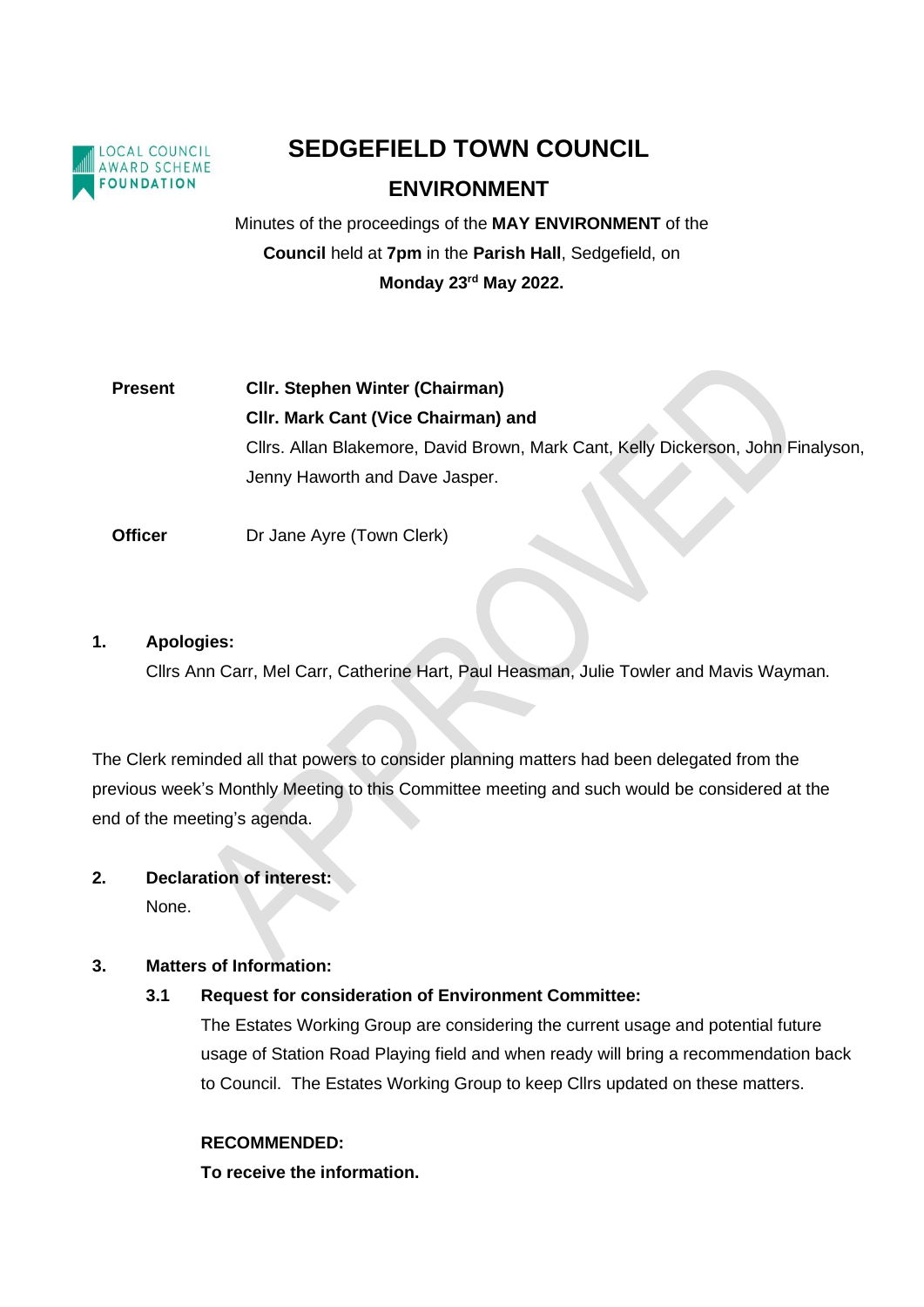#### **3.2 Garden of Remembrance:**

The Clerk and Head Gardener & Cemetery Superintendent have investigated this area of the cemetery and confirm that a footpath could be permitted without encroaching upon burial land (such a path would connect the existing main burial area to the Garden of Remembrance). This matter to now be included into the work of the Butterwick Road Cemetery Working Group when designing groundworks for the new area of the cemetery.

#### **RECOMMENDED:**

**To receive the information.**

### **3.3 Village Green at front of Impeccable Pig:** Line marking was installed by DCC on 26<sup>th</sup> April 2022.

#### **RECOMMENDED:**

**To receive the information and to close this matter.**

#### **3.4 Parking Outside Julia and Sofia's:**

This area continues to be monitored for signs of damage to the grassed village green area. Cllrs to monitor this area of the Town and report to the Clerk if any issues are identified.

Cllr Stephen Winter reported PC John Seymour had attended the last Neighbourhood Watch meeting so Cllr Winter had taken that opportunity to make PC Seymour aware of the parking issued around the Town, including the state of vehicles being parked on various areas of village green. PC Seymour said it had been very useful when the Town Council had promoted images, with registration plates blanked out, highlighting this issue. PC Seymour requested the Town Council continue to take images and forward unredacted versions to him so that advisory letters can be sent to those vehicle owners in the first instance making them aware of their inappropriate actions. Cllrs agreed to continue to take images and to then forward them to the Clerk who will in turn liaise with PC Seymour.

#### **RECOMMENDED:**

**To receive the information and to close this matter.**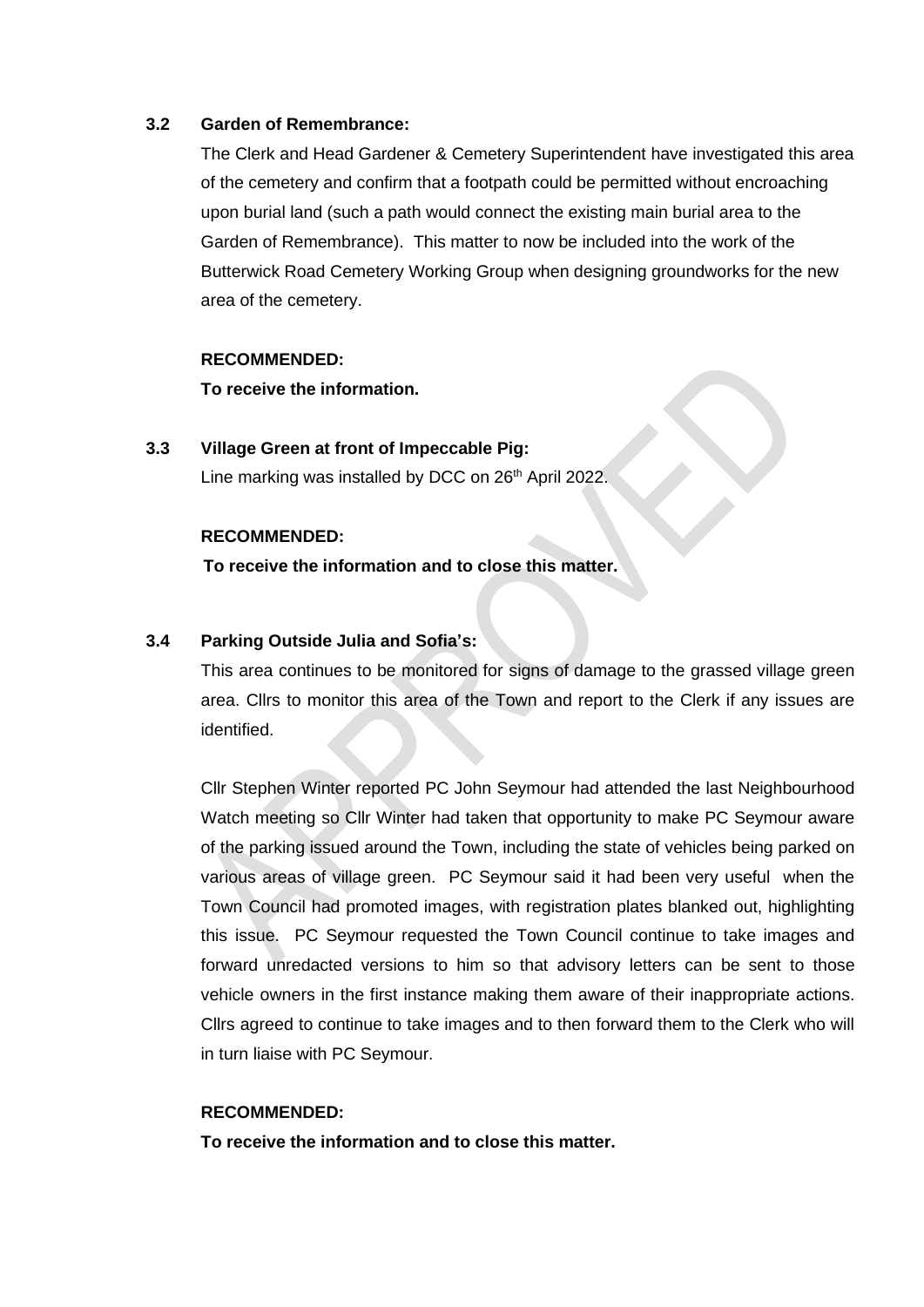### **3.5 Replacement Parson – Ceddesfeld Hall Gardens:**

The Clerk has notified the Chair of Sedgefield In Bloom of the Town Council's support for their proposed project to replace the wicker Parson with a metal sculpture.

### **RECOMMENDED:**

### **To receive the information and to close this matter.**

#### **4. Public Participation:**

The Chairman, Cllr Stephen Winter, closed the meeting for the public to give their views and comments. No members of the public were in attendance. The Chairman re-opened the meeting.

**5. Reports:**

None.

**6. Correspondence:**

None.

### **ADDITIONAL ITEM – CURRENT PLANNING APPLICATIONS:**

As reported at the start of this meeting, powers had been delegated from the previous week's Monthly Meeting in order to consider current planning applications.

### **DM/22/01333/FPA – summerhouse to rear garden, 16 Saddler Drive, Sedgefield:**

Cllrs did not have any objection to this planning application.

### **RESOLVED:**

**The Clerk to notify DCC Planners.**

### **DM/22/01139/FPA – kennel block and stable block, Autumn Leaves, Salters Lane, Fishburn:**

The Clerk reminded all that this planning application had been considered at the previous week's Monthly Meeting. Cllrs had requested the Clerk to liaise with the appropriate DCC Planning Officer to ascertain the exact location of this proposed development and ask what arrangements were being proposed for noise control. The Clerk confirmed that earlier that day she had sent electronically to all information from DCC's Mark O'Sullivan which showed the red line boundary for this development on land to the north of Tyre House. Mr O'Sullivan had also confirmed he had no further information in relation to noise mitigation but this application was being considered by his colleagues in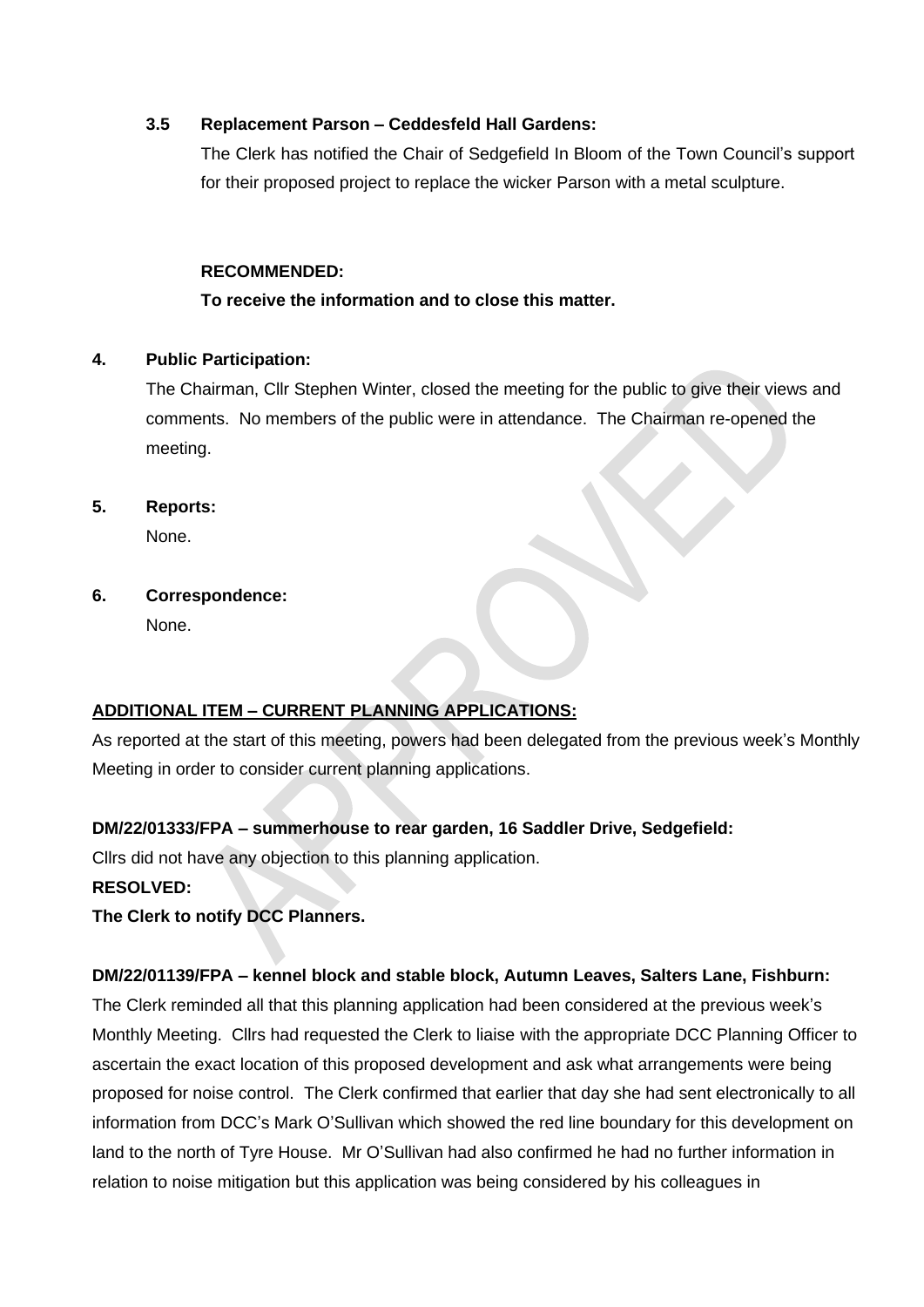Environmental Health. Cllrs confirmed that with this additional information they did not have any further concerns or objections to this planning application. **RESOLVED:**

## **The Clerk to notify DCC Planners.**

The Chair thanked everyone for attending and closed the meeting at 7.06pm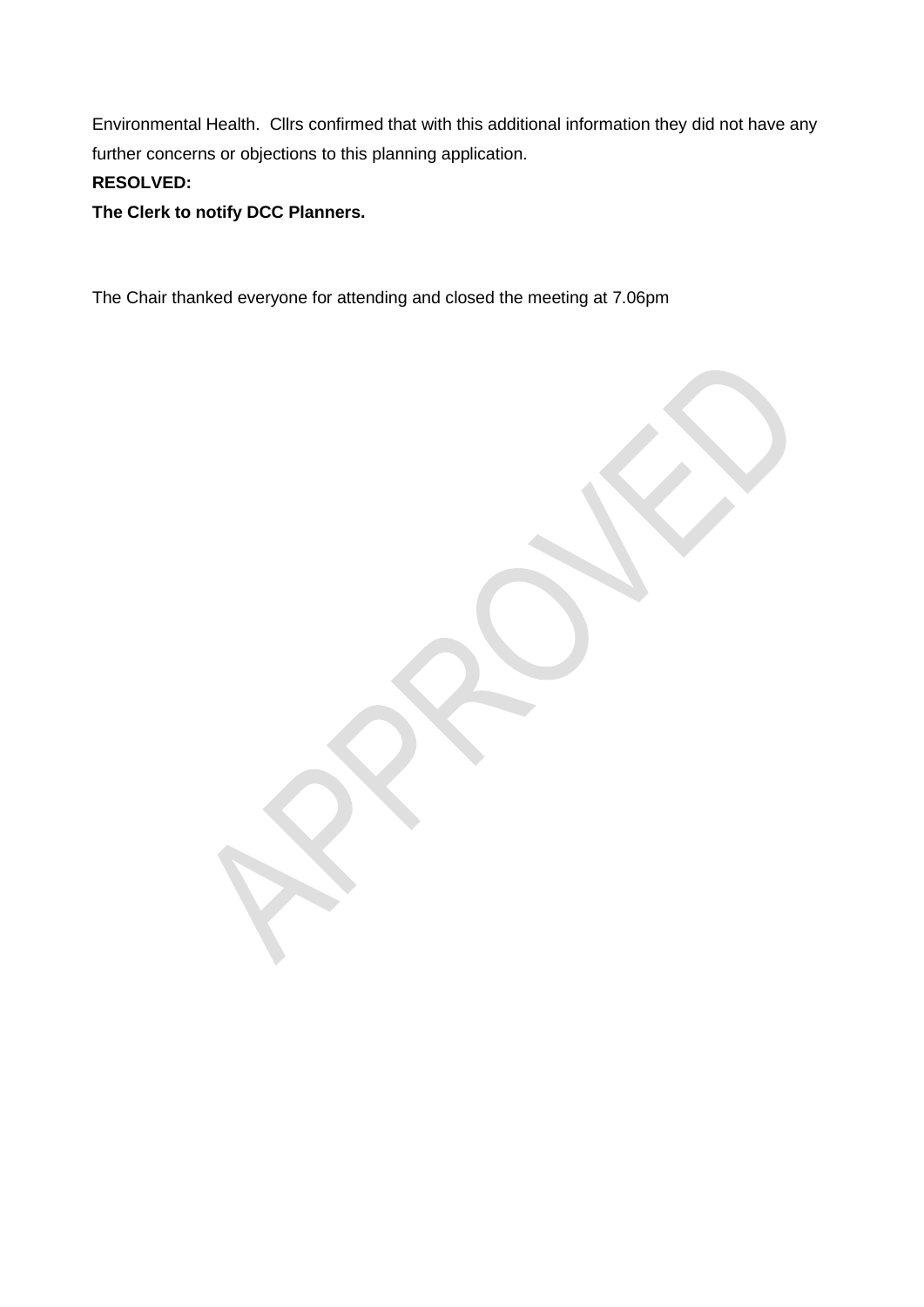

# **SEDGEFIELD TOWN COUNCIL**

## **COMMUNITY DEVELOPMENT & ENGAGMENT**

Minutes of the proceedings of the **MAY COMMUNITY DEVELOPMENT & ENGAGEMENT COMMITTEE** of the **Council** held following the **Environment Committee** in the **Parish Hall**, Sedgefield, on **Monday 23rd May 2022.**

**Present Cllr. Allan Blakemore (Chairman) and** Cllrs. David Brown, Mark Cant, Kelly Dickerson, John Finlayson, Jenny Howarth, Dave Jasper and Stephen Winter.

**Officer Dr Jane Ayre (Town Clerk)** 

**1. Apologies:**

Cllrs Ann Carr, Mel Carr, Catherine Hart, Paul Heasman, Julie Towler and Mavis Wayman.

**2. Declaration of interest:** None.

**3. Matters of Information:**

None.

### **4. Public Participation:**

The Chairman, Cllr Allan Blakemore, closed the meeting for the public to give their views and comments. No members of the public were present. The Chairman re-opened the meeting.

#### **5. Reports:**

**5.1 Community Event/Platinum Jubilee Celebrations Report by Cllr Allan Blakemore and Town Clerk:**

Prior to the meeting the Clerk had circulated to all a Community Event/Platinum Jubilee Celebrations Report by Cllr Allan Blakemore and herself which provided the latest information regarding the Town's community event on Saturday 4<sup>th</sup> June 2022 to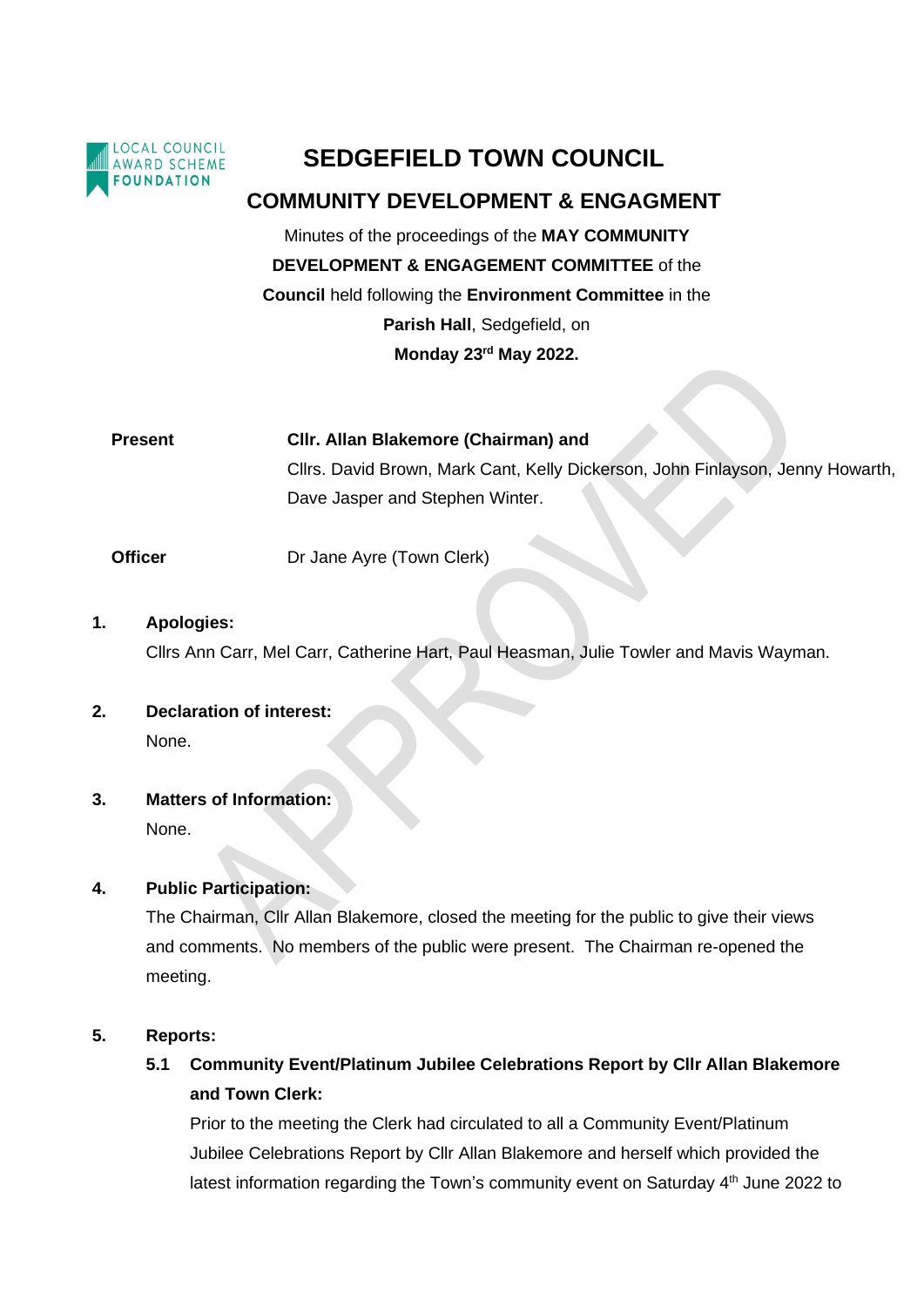commemorate the Queen's Platinum Jubilee. The Clerk confirmed that since the production of this report arrangements have now been finalised for the ecumenical church service and thanked Cllr Jenny Haworth for volunteering to give a reading and representing the Town Council. The Clerk confirmed there will not be any outdoor element to this church service but instead a member of the Village Veterans will carry their Standard into St Edmund's Church. Cllr Allan Blakemore said additional volunteers to help with erecting/dismantling gazebos/marquees on the morning and afternoon of Saturday 4<sup>th</sup> June 2022. If anyone was able to help Cllr Blakemore asked them to get in touch with Mrs Sarah Guest of the SCA and the Clerk confirmed that she had previously shared with all Mrs Guest's email address so they could make direct contact with her. Cllr Blakemore confirmed that he would give verbal feedback at the next Community Development & Engagement Committee meeting regarding the event.

#### **RECOMMENDED:**

**To receive this information.**

# **5.2 Sedgefield Youth Club 2022 Summer Holiday Programme Report by Projects & Media Co-ordinator:**

Prior to the meeting the Clerk had circulated to all a Sedgefield Youth Club 2022 Summer Holiday Programme Report by the Projects & Media Co-ordinator. The Clerk confirmed that since the production of this report the Youth Club's programme has been finalised and a further update would be shared at the next Committee meeting.

#### **RECOMMENDED:**

**To receive this information.**

#### **6. Correspondence:**

**6.1 Sedgefield Neighbourhood Watch (minutes of meeting held 11th May 2022):**

The Clerk reminded all that it had been agreed at the recent AGM that anyone representing the Town Council on an external organization had been asked to keep the Town Council updated on the work/discussions of those Groups. The Clerk thanked Cllr Stephen Winter, the Town Council's representative on the Sedgefield Neighbourhood Watch Group, for sharing the Group's latest minutes from their meeting held on Wednesday 11<sup>th</sup> May 2022. Copies of those minutes were circulated to all for information and the Clerk confirmed copies will also be shared with those Cllrs not in attendance at the meeting.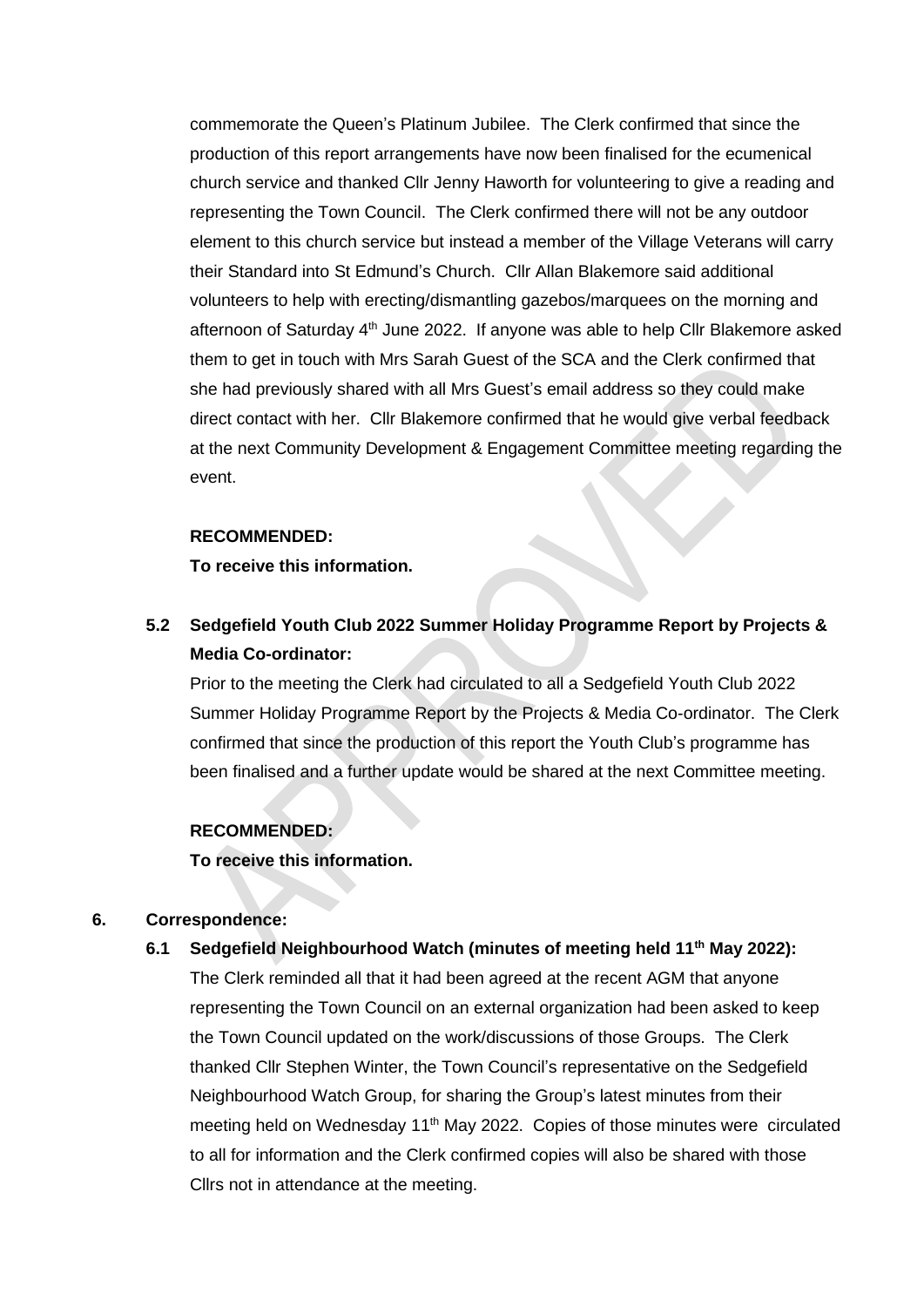Cllr Stephen Winter highlighted an error in these minutes in relation to discussions about the introduction of 20mph speed limits within the new Taylor Wimpey and Storey Homes development. It was stated in the minutes that such a speed limit had "not yet happened" when this should read "was not going to happen". Cllr Winter gave Cllrs the background to this matter whereby DCC had at one time made a statement that all new estates would have a 20mph speed limit through them. Cllr Winter said he would share with Cllrs electronically the previous information that had been considered by the Town Council. Cllr David Brown said it was his understanding that strict criteria needed to be met before a 20mph speed limit could be introduced and pointed out that DCC had the whole of the County to consider not just Sedgefield. The Clerk noted that within the minutes from the Neighbourhood Watch meeting reference was made to the BAT Group collecting signatures for a petition to see a 20mph speed limit introduced along Front Street. The Clerk asked if this petition was to be presented to DCC and, if so, were the Group aware of DCC's rules for accepting such, i.e. they must be in the correct format. Cllr Winter understood the Group were liaising with County Cllr Lines on this matter.

Cllr Kelly Dickerson noted these minutes being uploaded to the Neighbourhood Watch's Facebook page had generated lots of positive feedback. Cllr Winter said the page had 379 members with the majority being Sedgefield residents and was proving to be a very good resource. A discussion then ensue capturing all the many different communication channels which are used by both the Town Council and other groups in the Town to spread and share messages. It was felt the Town has a very diverse range of communication channels and whilst no one channel would capture everyone the array of different channels in existence captured a significant number in a way to reflect the Town's diversity and demographics. It was also acknowledged that all Town Councillor's names and contact details are promoted regularly by the Town Council which results in most Councillors being contacted directly by residents to progress concerns. The Clerk confirmed the Town Council Offices are as busy as ever dealing with a huge variety of residents concerns and issues which can either be actioned by the Town Council or signposted to the correct organization.

#### **RECOMMENDED:**

**To receive this information.**